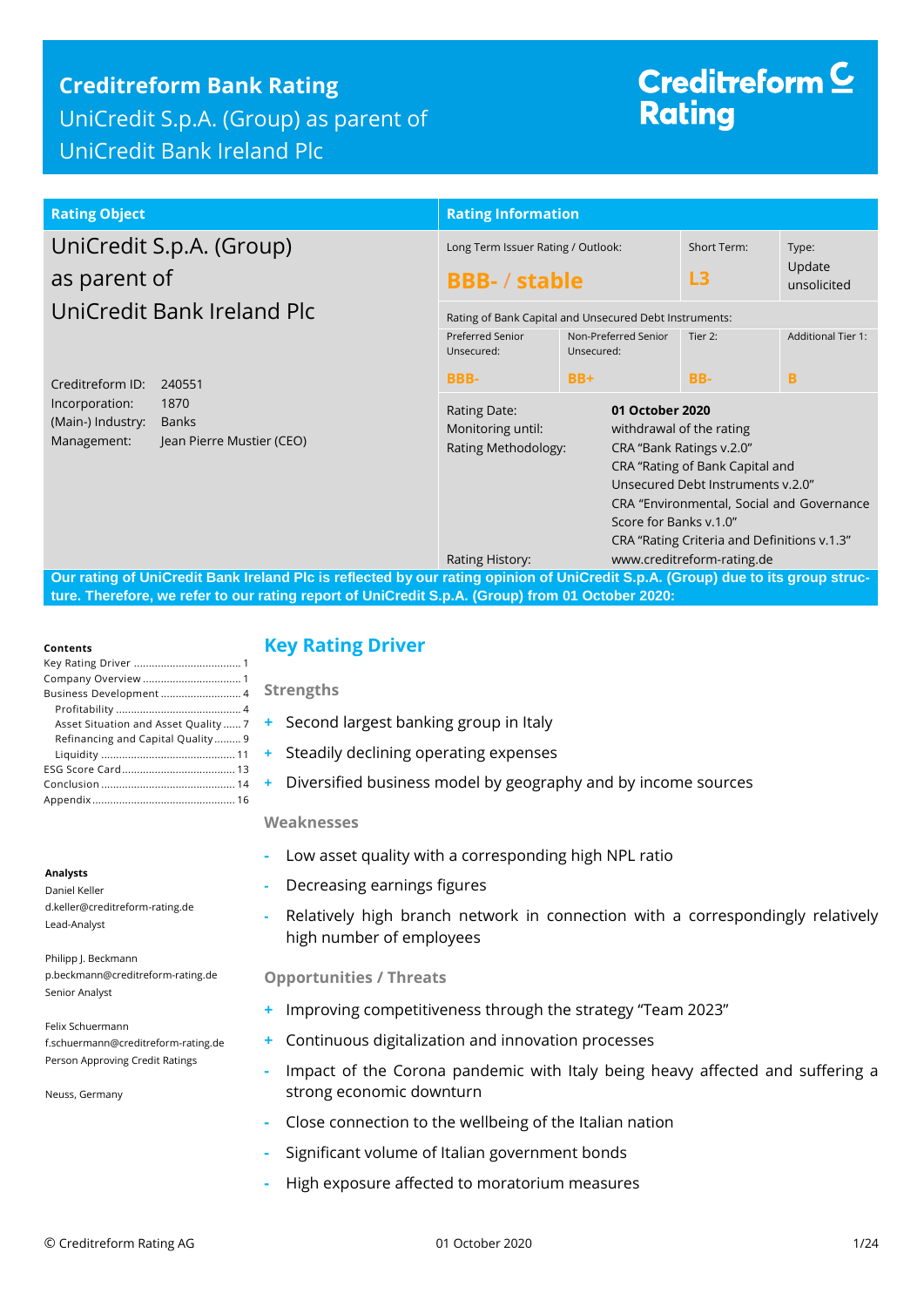**-** Low-interest policy of the ECB puts pressure on profitability

## **Company Overview**

UniCredit S.p.A. (hereafter UniCredit) is headquartered in Milan and is the second largest bank in Italy in terms of total assets. In addition, UniCredit belongs to the list of global systemically important banks and must therefore fulfill special regulatory requirements. The historical origin of the bank goes back to the year 1870. With 83,685 employees (full time equivalent as of 03.06.2020) and 3,639 branches (64% located in Italy), the Group serves approximately 16 million customers and had total assets of €892 billion as of June 2020.

UniCredit operates primarily in 13 countries in Central and Eastern Europe as well as in 18 other countries worldwide. As a commercial bank, UniCredit is divided into the following 7 business segments: Commercial Banking Italy, Commercial Banking Germany, Commercial Banking Austria, Central Eastern Europe, Corporate & Investment Banking, Group Corporate Center and Non-Core. By far the most important segment, accounting for 38% of operating income, is Commercial Banking Italy, which focuses on private and business customers (excluding large and multinational companies) in Italy. By contrast, Central Eastern Europe covers primarily UniCredit's operations in 12 Central and Eastern European countries, contributing 22.5% to the Group's operating income. The Corporate & Investment Banking segment manages large and multinational corporations and institutional investors in over 32 countries with investment banking services, contributing approximately 20.7% to the operating income in 2019. Group Corporate Center is the management segment of UniCredit, which is charged with the management, support, optimization and control of the Group as a whole. The Non-Core business segment, on the other hand, includes assets with a poor risk profile and assets that are no longer consistent with UniCredit's strategic focus. The two latter segments posted an operating loss in the fiscal year 2019 due to the nature of its business purpose.

UniCredit is currently pursuing its Team 23 strategy, which is based on the following four strategic pillars: Grow and strengthen client franchise, Transform and maximize productivity, Disciplined risk management & controls, and Capital and balance sheet management. As a result of its strategy, UniCredit expects among others to reach a better customer satisfaction and service quality, reduced costs and operating risk, the run down of its Non Core portfolio by end of 2021 as well as an overall €16 billion value creation for shareholders over the planed horizon until 2023. However, due the impact of the Corona pandemic UniCredit considers the financial objectives of Team 23 as no longer valid anymore referring up to 2021. Instead of, UniCredit intends to update its strategic plan by the end of this year.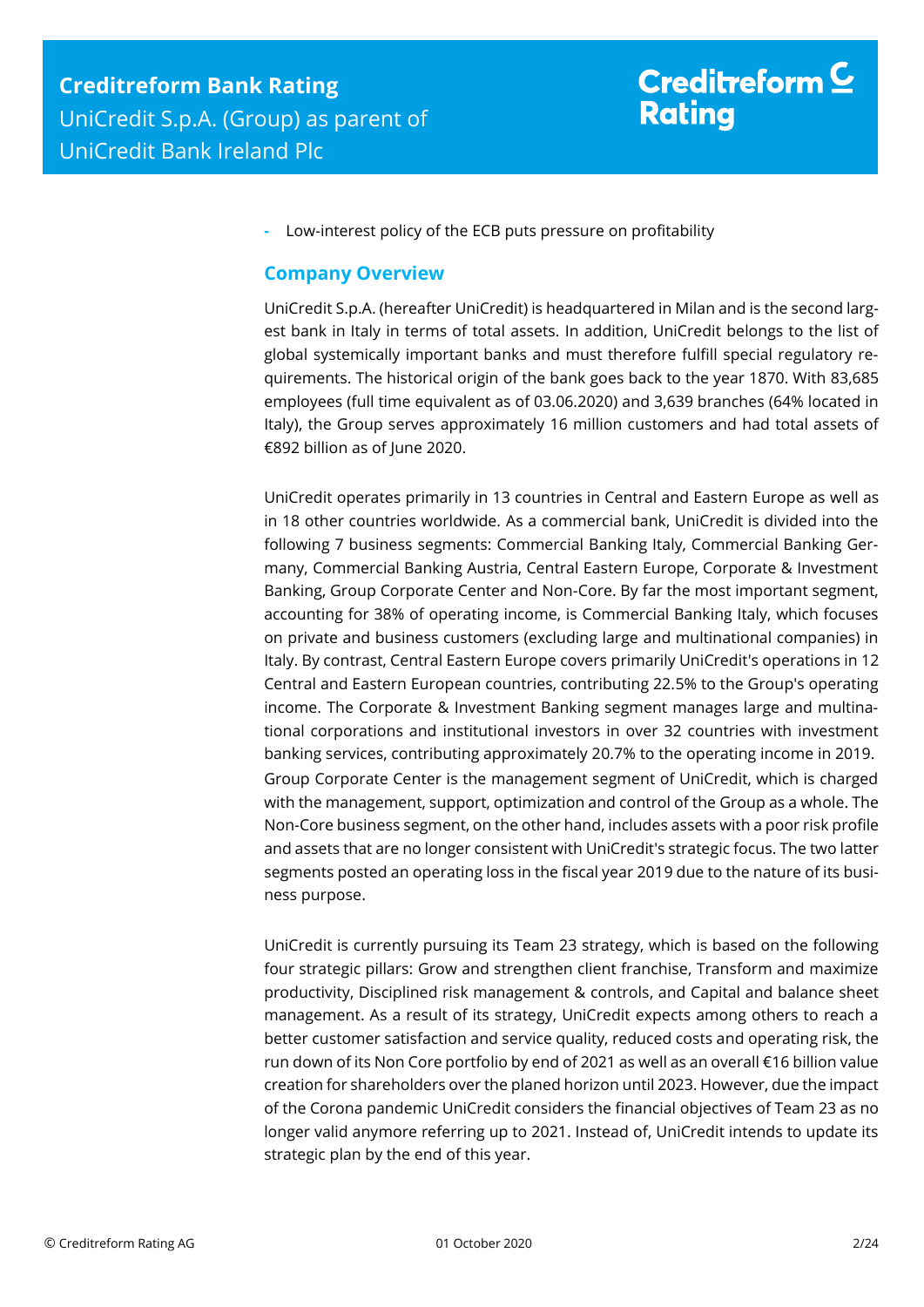Considering the major developments in 2019 and the first half-year 2020, UniCredit performed the following transactions:

First, UniCredit conducted the reduction of its holding in Yapi Ve Kredi Bankasi A.Ş (Turkey) as part of its simplifying its shareholdings strategy. The execution envisaged two transaction to reduce the Group's stake in Yapi Kredi Bank (YKB) from initial 40.95% to 20%. The first transaction of the sale of 9.02% of the stake was closed during the first quarter 2020 and generated a loss of €677 million. The second part of the transaction took place on 5 February 2020, whereby UniCredit sold 11.93% of YKB to institutional investors and generated thereby an additional loss of about €906 million. Overall, UniCredit generated through the sale of its participation in YKB a loss of about €1.57 billion, mostly due to the revaluation of foreign exchange reserves. As a result of the transaction, UniCredit applies with regard to the participation of YKB the equity method starting from the first quarter 2020.

Second, UniCredit sold its whole stake of about 35% of FinecoBank S.p.A. in 2019 and generated thereby a profit of about €1.3 billion after taxes. In addition, UniCredit sold its total stake held in Mediobanca S.p.A. equal to 8.4% in 2019 and recorded a loss on disposal of about €16 million. Furthermore, UniCredit sold the Ocean Breeze Energy GmbH (German Wind Farm) with an overall loss of €-339 million.

Finally, UniCredit sold non-performing loans with a total legal claim value, gross of write-downs and write-offs mainly, of more than €7 billion in 2019 and was thereby able to further reduce its non-performing loan portfolio significantly.

UniCredit is a public listed company with a free float of 100% of the shares outstanding and there are no controlling shareholders or shareholders' agreements. The most significant shareholders of UniCredit with each about 5% of the shares are the BlackRock Group and the Capital Research and Management Company. The shareholder composition of UniCredit is as follows:



Chart 1: Structure of UniCredit's Shareholder as of July 2020. | Source: Website of UniCredit S.p.A. (Group)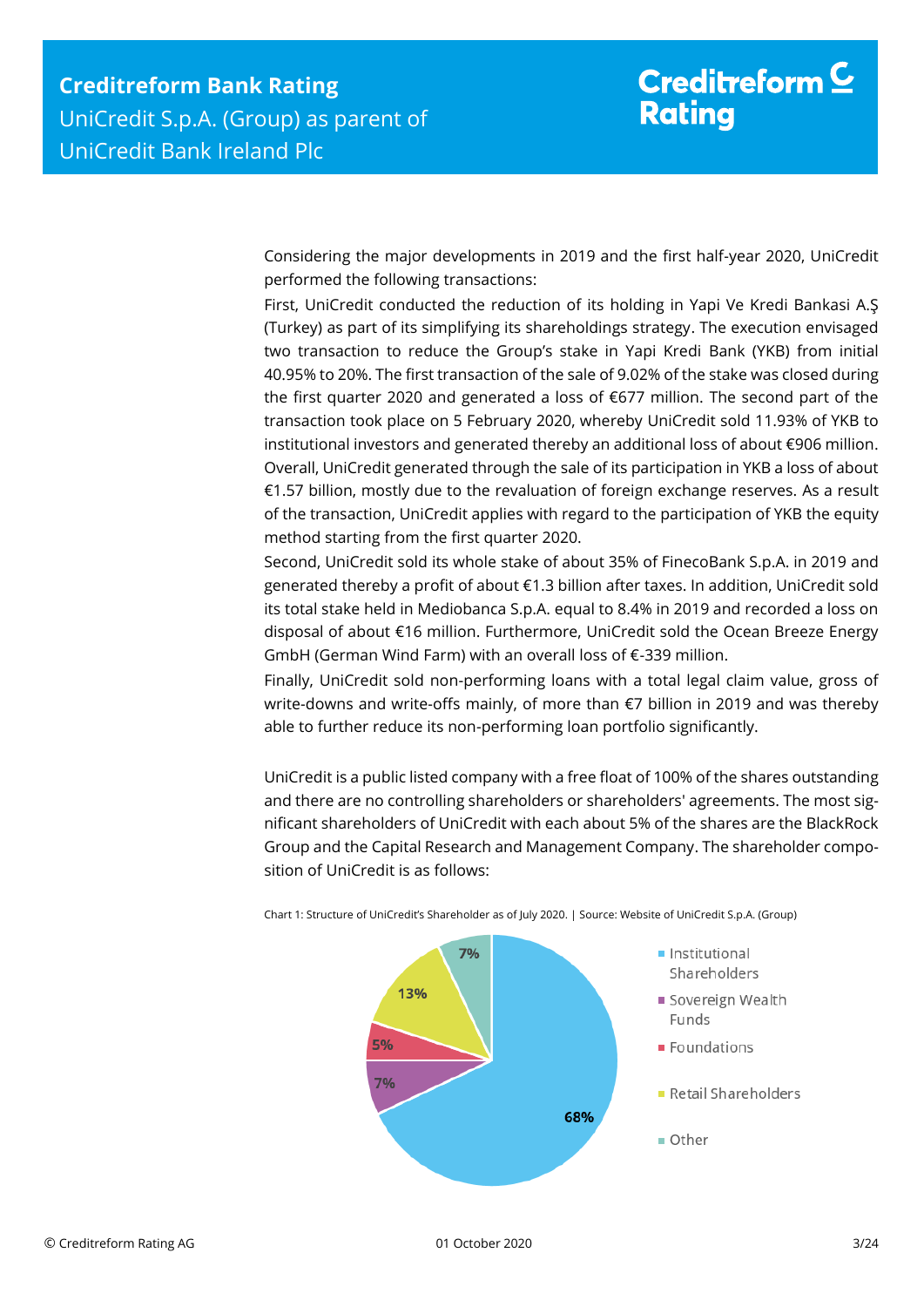# Creditreform  $\subseteq$ **Rating**

## <span id="page-3-0"></span>**Business Development**

## <span id="page-3-1"></span>**Profitability**

UniCredit's operating income amounted to €20.2 billion in 2019, remaining almost unchanged year-over-year. See Chart 2 for the contribution of each business segment (exkl. Non-Core and Groupe Corporate Centre) to the Group's operating income.

Chart 2: Contribution of each business segment to UniCredit's operating income in 2019 | Source: Annual Report of UniCredit S.p.A. (Group)



Net interest income is one of the two major sources of income and contributed about 50% to the operating income, however decreasing by 4.5% compared to the previous year (€479 million) as a result of a reduced customer loans, lower interest rates and a negative effect in relation with interest hedging. Fees and commissions accounted for 31.2% of operating income, decreasing by 3.5% year-over-year (€233 million), primarily due to the inclusion of some expenses for payment services and cards, which were previously addresses to the item other administrative expenses. Without this technical change, UniCredit would present only a very slight decline in its position of net fee and commission income. At 6.2%, net trading income contributed the lowest share of the typical three main drivers of operating income, however increasing by 28.5% in comparison to the previous year (€279 million). This increase is primarily attributable to improvement of the market environment, which lead among others to gains from investment portfolio and certificates and their derivatives

Operating expenses amounted to  $E$ 13.4 billion in 2019, decreasing by 3.9% in a yearover-year comparison (€561 million). Personnel expenses accounted for 47.4% of total expenses in 2019, increasing by 3.7% YOY (€238 million) driven by expenses in relation with leaving incentives, which amounted to €688 million in 2019 (2018: €248 million). In fact, UniCredit reduced its expenses for wages and salaries by about €100 million as the bank reduced its workforce by about 1,416 FTE's year-over-year. Thus, we expect a further reduction of personnel expense in the upcoming years.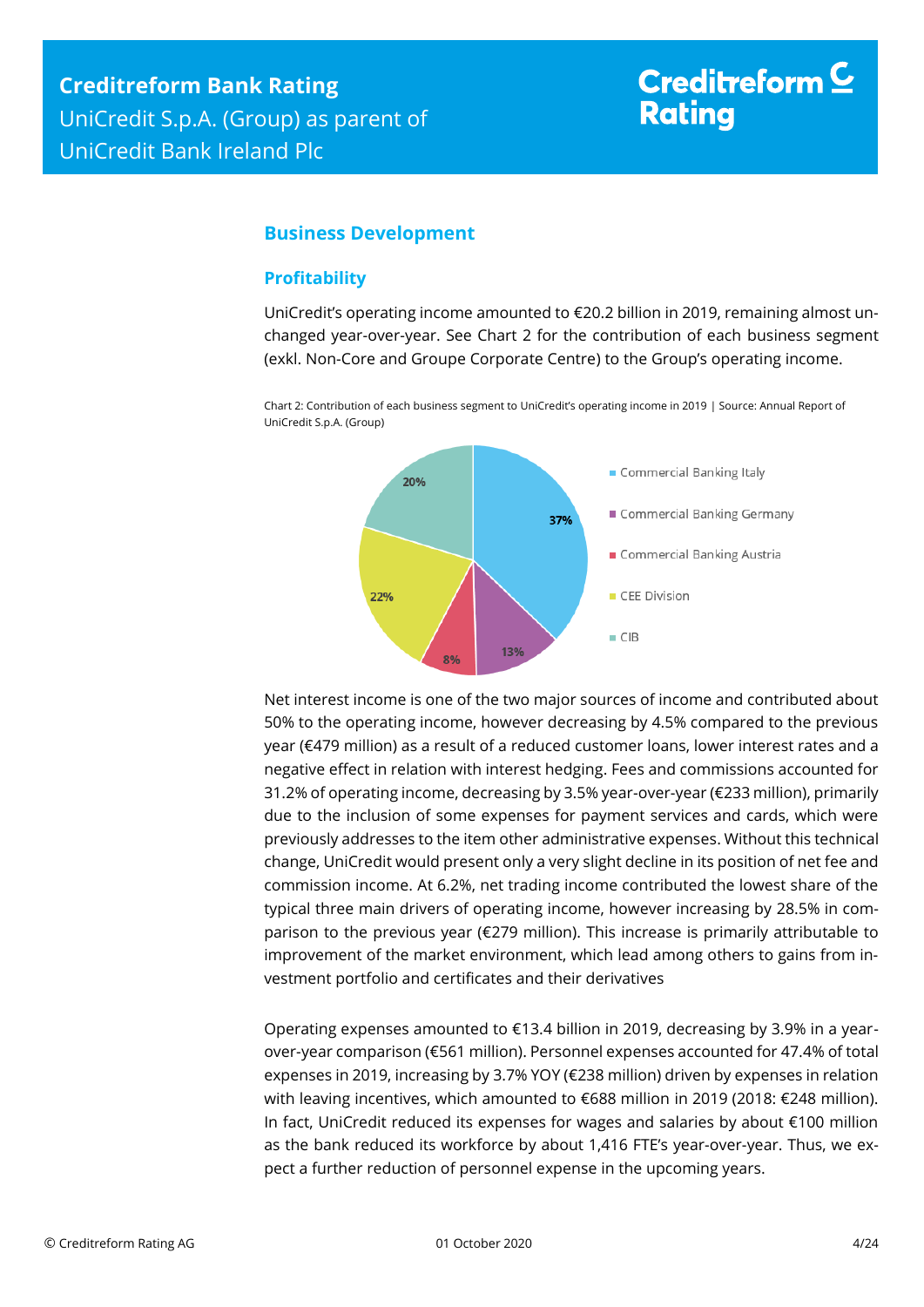The exceptional increase in personnel expense in 2016 is related to a payment obligation in connection with the pension entitlements of employees of the subsidiary UniCredit Bank Austria AG. The background is the transfer of occupational pension rights from UniCredit Bank Austria AG to the state pension system of Austria. The increase in the item depreciation and amortization has the following three reasons. On one hand, UniCredit recorded a €344 million impairment loss in relation to leased assets recognition (application of 6th update of the Banca d'Italia Circular 262). On the other hand, the bank recorded a  $\epsilon$ 315 million write-down on its disposed entity Ocean Breeze Energy GmbH. Moreover, UniCredit recorded a write-down of €228 million related to tangible assets of Capital Dev S.p.A. due to worsened economic conditions.

UniCredit's operating net profit amounted to €3.491 billion in 2019, decreasing by 19.5% in comparison to the previous year ( $\epsilon$ 849 million). However, the negative development is due to higher impairments on customer loans in 2019 in comparison to 2018. UniCredit increased its write-downs on customer loans by about €769 million year-over-year due to higher Non Core credit exposures loan loss provisions (€1,049 million) relating to the update of the rundown strategy. This corresponds to cost of risk of about 81 bp. By contrast, UniCredit recorded a positive income tax line in 2018 whereby the bank benefitted from an extraordinary affect arising from the first time adoption of IFRS 9 in relation to loan loss provisions. Considering the extraordinary asset write-downs in 2016, UniCredit reported €8.1 billion from loan loss provisions and €2.1 billion for integration costs in particular due to employee settlements following its new strategy. The sale of UniCredit's participation in FinecoBanca S.p.A. is accounted under the discontinued operations.

Considering the current Corona pandemic impact and UniCredit's half-year 2020 results, the Group reports a tremendous net loss of about €2.3 billion (H1-2019: €3 billion net profit). The negative result has three major driver. First, UniCredit almost doubled its net write-downs/loss provisions on loans to €2.2 bn (thereof €1.2 bn related to additional loan loss provision due to the Corona pandemic). Second, the Group reported €1.35 bn costs related to the severance for the personnel in Italy following the Team 23 strategy. Third, UniCredit reported negative net income from investments of about €1.35 bn (mostly related to aforementioned disposal of Yapi Bank). These factors are accompanied by a lower operating income from interests (€157 mn - due to lower interest rates and the run-down of the NPL stock) and from trading (€254 mn – due to decreased clients activities) in comparison to the first half-year 2019. Moreover, the Group displays an annualized cost of risk ratio of 92bps as of June 2020. However, the Group reports a FY2020 target of about 100-120 bps with regard to cost of risk and a FY2021 target of about 70-90 bps.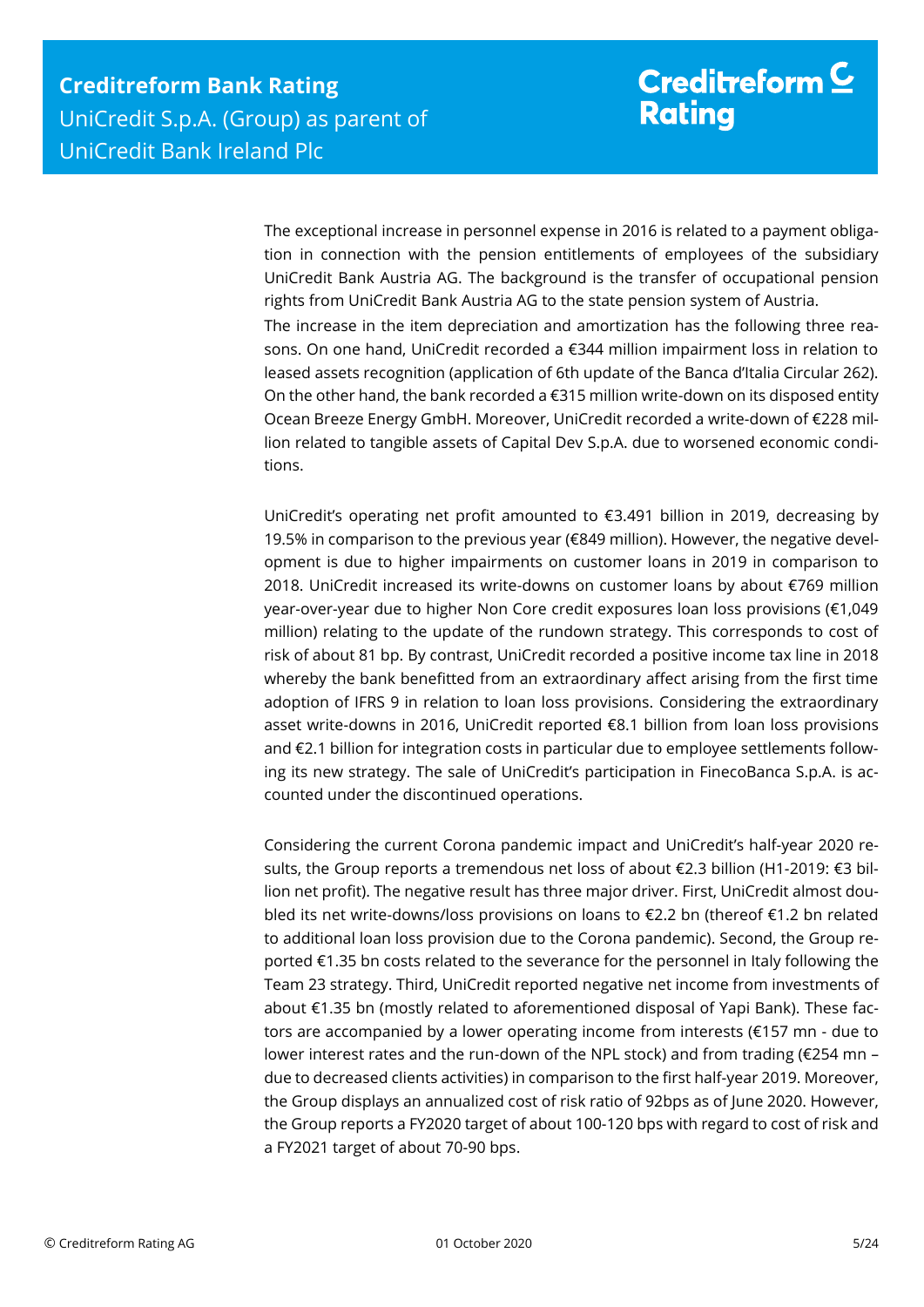Up to now, we have no information and are not confident that UniCredit is able to reach a positive net profit by the end of the year 2020. However, UniCredit announced to be able to reach 75-80% of the targeted net profit for 2021, which was set to be between €3 billion and €3.5 billion.

A detailed group income statement for the years of 2016 through 2019 can be found in Figure 1 below:

| <b>Income Statement</b>                                                                                                                                                                                                                                                                                                                                                                                                                                                                                                                                                                                                                                                                                                         | 2016          | 2017       | 2018       | %          | 2019       |  |
|---------------------------------------------------------------------------------------------------------------------------------------------------------------------------------------------------------------------------------------------------------------------------------------------------------------------------------------------------------------------------------------------------------------------------------------------------------------------------------------------------------------------------------------------------------------------------------------------------------------------------------------------------------------------------------------------------------------------------------|---------------|------------|------------|------------|------------|--|
| Income (€000)                                                                                                                                                                                                                                                                                                                                                                                                                                                                                                                                                                                                                                                                                                                   |               |            |            |            |            |  |
| Net Interest Income                                                                                                                                                                                                                                                                                                                                                                                                                                                                                                                                                                                                                                                                                                             | 10.307.011    | 10.298.061 | 10.751.000 | $-4,5$     | 10.272.000 |  |
| Net Fee & Commission Income                                                                                                                                                                                                                                                                                                                                                                                                                                                                                                                                                                                                                                                                                                     | 5.585.232     | 6.392.425  | 6.551.000  | $-3,6$     | 6.318.000  |  |
| Net Insurance Income                                                                                                                                                                                                                                                                                                                                                                                                                                                                                                                                                                                                                                                                                                            |               |            |            |            |            |  |
| Net Trading Income                                                                                                                                                                                                                                                                                                                                                                                                                                                                                                                                                                                                                                                                                                              | 1.759.330     | 1.140.735  | 978.000    | $+28,5$    | 1.257.000  |  |
| <b>Equity Accounted Results</b>                                                                                                                                                                                                                                                                                                                                                                                                                                                                                                                                                                                                                                                                                                 | 97.209        | 576.326    | $-97.000$  | $\le -100$ | 316.000    |  |
| Dividends from Equity Instruments                                                                                                                                                                                                                                                                                                                                                                                                                                                                                                                                                                                                                                                                                               | 405.223       | 314.807    | 413.000    | $-28,6$    | 295.000    |  |
| Other Income                                                                                                                                                                                                                                                                                                                                                                                                                                                                                                                                                                                                                                                                                                                    | 1.865.021     | 1.779.437  | 1.630.000  | $+11,0$    | 1.810.000  |  |
| <b>Operating Income</b>                                                                                                                                                                                                                                                                                                                                                                                                                                                                                                                                                                                                                                                                                                         | 20.019.026    | 20.501.791 | 20.226.000 | $+0,2$     | 20.268.000 |  |
| Expenses (€000)                                                                                                                                                                                                                                                                                                                                                                                                                                                                                                                                                                                                                                                                                                                 |               |            |            |            |            |  |
| Depreciation and Amortisation                                                                                                                                                                                                                                                                                                                                                                                                                                                                                                                                                                                                                                                                                                   | 1.540.489     | 1.167.063  | 1.053.000  | $> +100$   | 2.171.000  |  |
| Personnel Expense                                                                                                                                                                                                                                                                                                                                                                                                                                                                                                                                                                                                                                                                                                               | 9.315.458     | 6.930.132  | 6.350.000  | $+3,7$     | 6.588.000  |  |
| Tech & Communications Expense                                                                                                                                                                                                                                                                                                                                                                                                                                                                                                                                                                                                                                                                                                   | 1.579.746     | 1.334.956  | 1.201.000  | $-13,2$    | 1.043.000  |  |
| Marketing and Promotion Expense                                                                                                                                                                                                                                                                                                                                                                                                                                                                                                                                                                                                                                                                                                 | 281.016       | 248.959    | 190.000    | $-18,4$    | 155.000    |  |
| <b>Other Provisions</b>                                                                                                                                                                                                                                                                                                                                                                                                                                                                                                                                                                                                                                                                                                         | 964.376       | 508.576    | 1.516.000  | $-93,2$    | 103.000    |  |
| Other Expense                                                                                                                                                                                                                                                                                                                                                                                                                                                                                                                                                                                                                                                                                                                   | 5.027.603     | 4.299.631  | 4.142.000  | $-7,5$     | 3.831.000  |  |
| <b>Operating Expense</b>                                                                                                                                                                                                                                                                                                                                                                                                                                                                                                                                                                                                                                                                                                        | 18.708.688    | 14.489.317 | 14.452.000 | $-3,9$     | 13.891.000 |  |
| Operating Profit & Impairment (€000)                                                                                                                                                                                                                                                                                                                                                                                                                                                                                                                                                                                                                                                                                            |               |            |            |            |            |  |
| <b>Pre-impairment Operating Profit</b>                                                                                                                                                                                                                                                                                                                                                                                                                                                                                                                                                                                                                                                                                          | 1.310.338     | 6.012.474  | 5.774.000  | $+10,4$    | 6.377.000  |  |
| Asset Writedowns                                                                                                                                                                                                                                                                                                                                                                                                                                                                                                                                                                                                                                                                                                                | 13.051.031    | 2.412.669  | 2.674.000  | $+30,5$    | 3.489.000  |  |
| Net Income (€000)<br>Non-Recurring Income                                                                                                                                                                                                                                                                                                                                                                                                                                                                                                                                                                                                                                                                                       | 495.837       | 99.835     | 591.000    | $-77,5$    | 133.000    |  |
| Non-Recurring Expense                                                                                                                                                                                                                                                                                                                                                                                                                                                                                                                                                                                                                                                                                                           |               |            |            |            |            |  |
| <b>Pre-tax Profit</b>                                                                                                                                                                                                                                                                                                                                                                                                                                                                                                                                                                                                                                                                                                           | $-11.244.856$ | 3.699.640  | 3.691.000  | $-18,2$    | 3.021.000  |  |
| Income Tax Expense                                                                                                                                                                                                                                                                                                                                                                                                                                                                                                                                                                                                                                                                                                              | 711.568       | 595.662    | $-523.000$ | $< -100$   | 862.000    |  |
| <b>Discontinued Operations</b>                                                                                                                                                                                                                                                                                                                                                                                                                                                                                                                                                                                                                                                                                                  | 630.111       | 2.681.598  | 126.000    | $> +100$   | 1.332.000  |  |
| Net Profit (€000)                                                                                                                                                                                                                                                                                                                                                                                                                                                                                                                                                                                                                                                                                                               | $-11.326.313$ | 5.785.576  | 4.340.000  | $-19,6$    | 3.491.000  |  |
| Attributable to minority interest (non-controlling interest)                                                                                                                                                                                                                                                                                                                                                                                                                                                                                                                                                                                                                                                                    | 463.781       | 312.501    | 233.000    | $-49,4$    | 118.000    |  |
| Attributable to owners of the parent                                                                                                                                                                                                                                                                                                                                                                                                                                                                                                                                                                                                                                                                                            | -11.790.094   | 5.473.075  | 4.107.000  | $-17,9$    | 3.373.000  |  |
| Due to UniCredit's decreased net profit following the higher write-downs on customer<br>loans in 2019, UniCredit's earnings ratios worsened in comparison to the previous<br>year. Overall, UniCredit reports earnings figures, which are less favorable than the av-<br>erage of the peer group. The values for ROAA, ROAE and RoRWA as well as these fig-<br>ures before taxes decreased significantly in a year-over-year comparison due to the<br>increased asset write-downs. However, UniCredit reports favorable cost to income ra-<br>tios, which are not affected by the asset write-downs and exceed the average of the<br>peer group slightly. By contrast, the Group's net interest margin is in line with the peer |               |            |            |            |            |  |
| group and stable over the previous years.<br>Overall, UniCredit's earnings figures worsened over the past years due to its relatively                                                                                                                                                                                                                                                                                                                                                                                                                                                                                                                                                                                           |               |            |            |            |            |  |

Figure 1: Group income statement | Source: eValueRate / CRA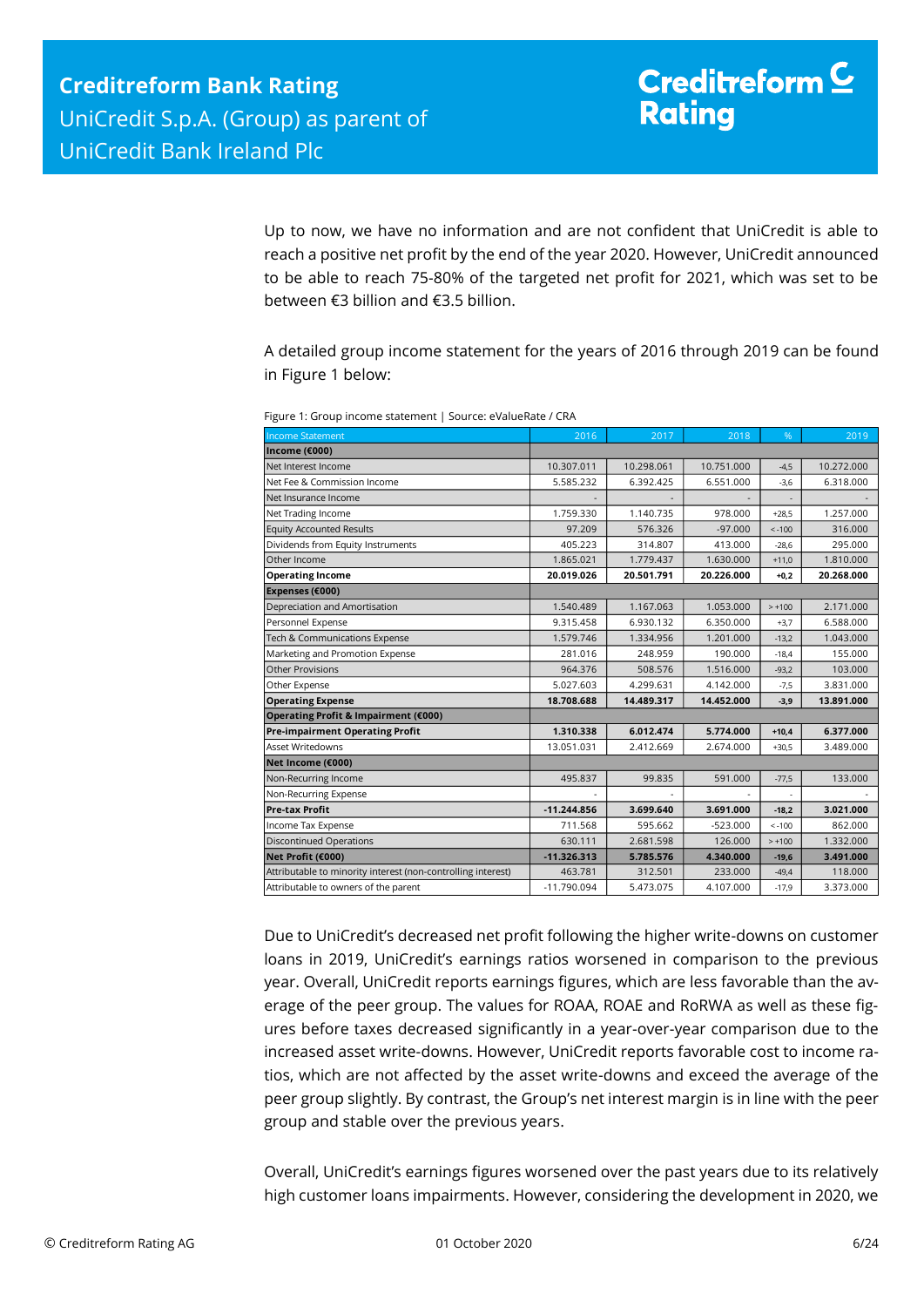expect a further strong decline of UniCredit's profitability due to increasing loan loss provisions following the Corona pandemic as well as due to the aforementioned oneoff effects related to the Yapi Bank and the severance for the personnel in Italy. Thus, as a negative result for 2020 cannot be ruled out, we expect significant lower earnings ratios for 2020. In addition, even in 2021 UniCredit is likely to be not able to reach its level of profitability as of 2019.

A detailed overview of the income ratios for the years of 2016 through 2019 can be found in Figure 2 below:

| Income Ratios (%)                                     | 2016     | 2017  | 2018  | .96     | 2019  |
|-------------------------------------------------------|----------|-------|-------|---------|-------|
| Cost Income Ratio (CIR)                               | 93,45    | 70.67 | 71,45 | $-2,92$ | 68,54 |
| Cost Income Ratio ex. Trading (CIRex)                 | 102.46   | 74.84 | 75,08 | $-2,01$ | 73,07 |
| Return on Assets (ROA)                                | $-1,32$  | 0,69  | 0,52  | $-0,11$ | 0,41  |
| Return on Equity (ROE)                                | $-26,23$ | 9,61  | 7,57  | $-1,92$ | 5,65  |
| Return on Assets before Taxes (ROAbT)                 | $-1,31$  | 0.44  | 0,44  | $-0,09$ | 0,35  |
| Return on Equity before Taxes (ROEbT)                 | $-26,04$ | 6,14  | 6.44  | $-1,55$ | 4,89  |
| Return on Risk-Weighted Assets (RORWA)                | $-2,93$  | 1,62  | 1,17  | $-0,25$ | 0,92  |
| Return on Risk-Weighted Assets before Taxes (RORWAbT) | $-2,90$  | 1.04  | 1.00  | $-0,20$ | 0,80  |
| Net Interest Margin (NIM)                             | 1,57     | 1,44  | 1,48  | $-0,07$ | 1,42  |
| Pre-Impairment Operating Profit / Assets              | 0,15     | 0.72  | 0.69  | $+0,05$ | 0,75  |
| Cost of Funds (COF)                                   | 0,75     | 0,59  | 0,58  | $+0,01$ | 0,59  |
| Change in %- Points                                   |          |       |       |         |       |

Figure 2: Group key earnings figures| Source: eValueRate / CRA

## <span id="page-6-0"></span>**Asset Situation and Asset Quality**

UniCredit's financial assets accounted for 95% of total assets in 2019, increasing by 2.8% in a year-over-year comparison (€22.7 billion). Net loans to customers (excl. repos) represent the largest share of financial assets, accounting for 52.6%, and decreasing by 2% YOY (€9 billion). The negative development is due to decreased lending activities in Italy and the Corporate and Investment Banking segment, which could not be offset by increased lending in Germany and the CEE Division. Total securities as the second largest asset represent 20% of financial assets of UniCredit, decreasing by 3.4% YOY (€5.8 billion). The decrease is primarily due to decreased debt securities of public sector entities (€15 billion) which were partially offset by debt securities of banks. In general, UniCredit's item of debt securities consists primarily of Italian government debt securities (about €57 billion of direct exposure), which shows the close connection to the Italian state. The increase in UniCredit's Cash and Balances with Central Banks is a result of an increase in the banks compulsory reserve, whereas the actual cash deposits at central banks decreased. The item of Other Financial Assets consists primarily of reverse repurchase loans with customers.

Following the Corona pandemic impact as of the first half year 2020, UniCredit reports a decrease in its loan business (excl. repos) over all segments except in Germany. In addition, the Group used the favorable TLTRO III funding to increase its loans to banks. As of 30 June 2020, UniCredit's total volume of exposures affected by moratorium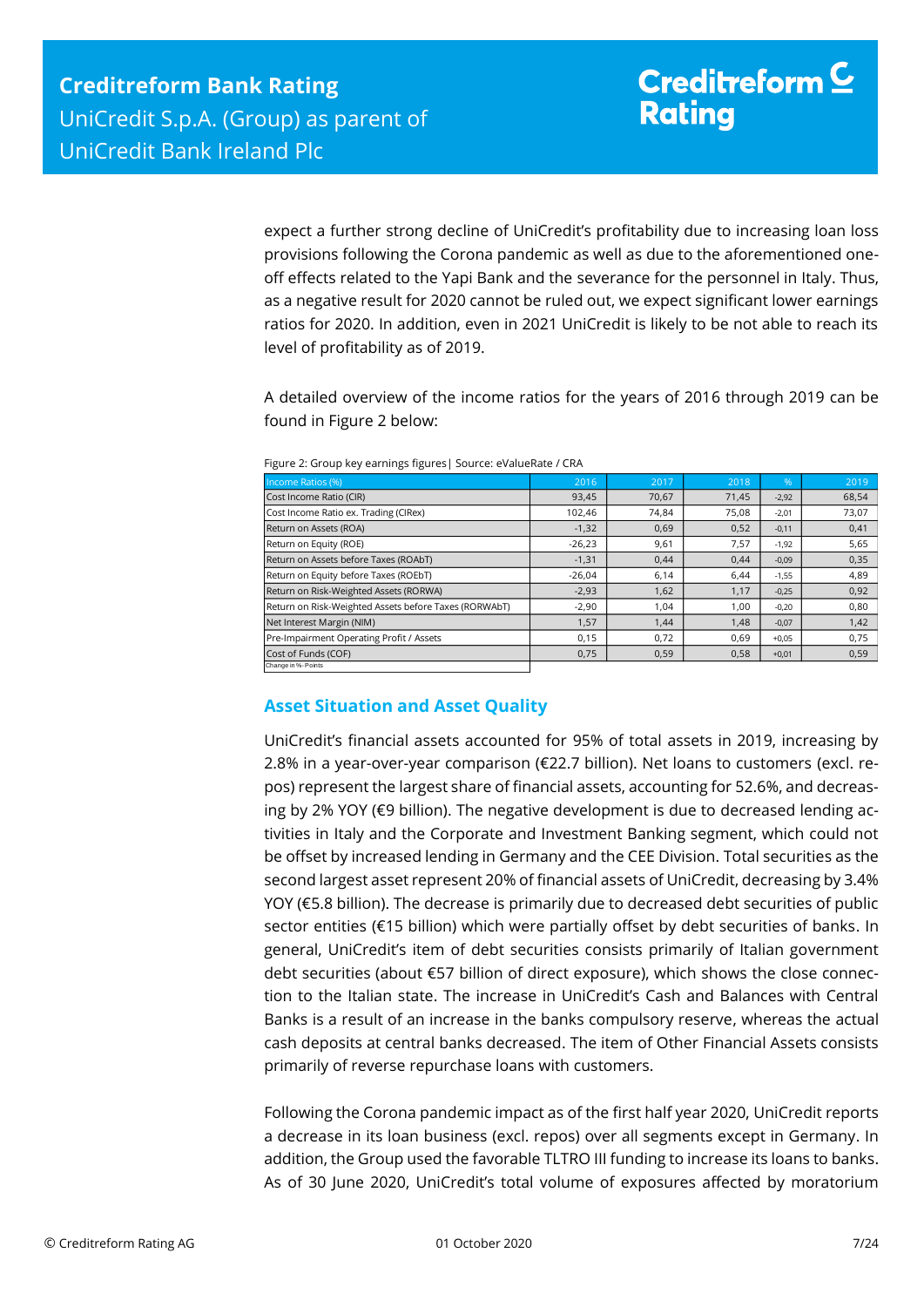measures amounted to €35 billion while state guaranteed loans amounted to about €7 billion.

A detailed look at the development of the asset side of the balance sheet for the years of 2016 through 2019 can be taken in Figure 3 below:

| Assets (€000)                         | 2016        | 2017        | 2018        | $\%$    | 2019        |  |
|---------------------------------------|-------------|-------------|-------------|---------|-------------|--|
| Cash and Balances with Central Banks  | 36.498.892  | 89.718.940  | 43.114.000  | $+31,0$ | 56.467.000  |  |
| Net Loans to Banks                    | 30.125.841  | 20.573.426  | 28.243.000  | $+1,5$  | 28.661.000  |  |
| Net Loans to Customers                | 417.868.403 | 421.846.292 | 437.900.000 | $-2,1$  | 428.862.000 |  |
| <b>Total Securities</b>               | 184.085.000 | 172.367.952 | 168.935.000 | $-3,4$  | 163.133.000 |  |
| <b>Total Derivative Assets</b>        | 53.098.839  | 40.445.089  | 39.273.000  | $+11,0$ | 43.581.000  |  |
| <b>Other Financial Assets</b>         | 48.664.024  | 51.064.409  | 74.375.000  | $+26,2$ | 93.876.000  |  |
| <b>Financial Assets</b>               | 770.340.999 | 796.016.108 | 791.840.000 | $+2,9$  | 814.580.000 |  |
| Equity Accounted Investments          | 6.158.551   | 6.212.142   | 5.502.000   | $-13,0$ | 4.787.000   |  |
| Other Investments                     |             |             |             | ٠       |             |  |
| <b>Insurance Assets</b>               |             |             |             | ۰       |             |  |
| Non-current Assets & Discontinued Ops | 45.853.911  | 1.110.960   | 2.241.000   | $+12.1$ | 2.512.000   |  |
| Tangible and Intangible Assets        | 12.282.938  | 11.834.598  | 12.311.000  | $+12,9$ | 13.897.000  |  |
| Tax Assets                            | 15.161.189  | 12.658.279  | 12.944.000  | $-0,2$  | 12.922.000  |  |
| <b>Total Other Assets</b>             | 9.735.186   | 8.957.637   | 7.334.000   | $-5,2$  | 6.949.000   |  |
| <b>Total Assets</b>                   | 859.532.774 | 836.789.724 | 832.172.000 | $+2,8$  | 855.647.000 |  |

Figure 3: Development of assets| Source: eValueRate / CRA

Although UniCredits's NPL ratio improved markedly in the past years as well as in a year-over-year comparison (2.8 percentage points), it is still at a relatively high level. In addition, the groups NPL ratio is significantly worse than that of the peer group. However, UniCredit accomplished a further reduction of its gross non-performing exposure by about €12.9 billion YOY to a year-end 2019 amount of about €25.2 billion (€23.6 bn as of June 2020). The net non-performing exposure (stage 3) of UniCredit is at year-end 2019 at about €8.8 billion (stable as of June 2020), which corresponds to a year-over-year reduction of about €6.2 billion. We acknowledge and appreciate this clearly positive development with regard to UniCredit's quality of assets, which shows the banks clear approach to reduce its bad assets according to its strategy.

In addition, the Group's potential problem loans (represented by stage 2 loans) over net loans to customer ratio remained stable, but is clearly worse than the ones of the peer group. UniCredit's NPL/RWA ratio has improved equivalent to its NPL ratio, but is still considerably worse than the average of the peer group. By contrast, UniCredit's reserve/NPL ratio is higher than the average of the peer group and shows UniCredits`s prudent approach in this regard. The groups RWA/assets ratio, however, remained year-over-year roughly unchanged at a relatively high level in comparison to the peer group. Thus, the Group's assets are subject to a significantly higher risk with less leeway to increase. However, as of June 2020, UniCredit accomplished a reduction of its RWA ratio to 39.2% due to a reduction of its credit risk, which is mainly the result of the disposal of Yapi Bank (release of €20 bn RWA).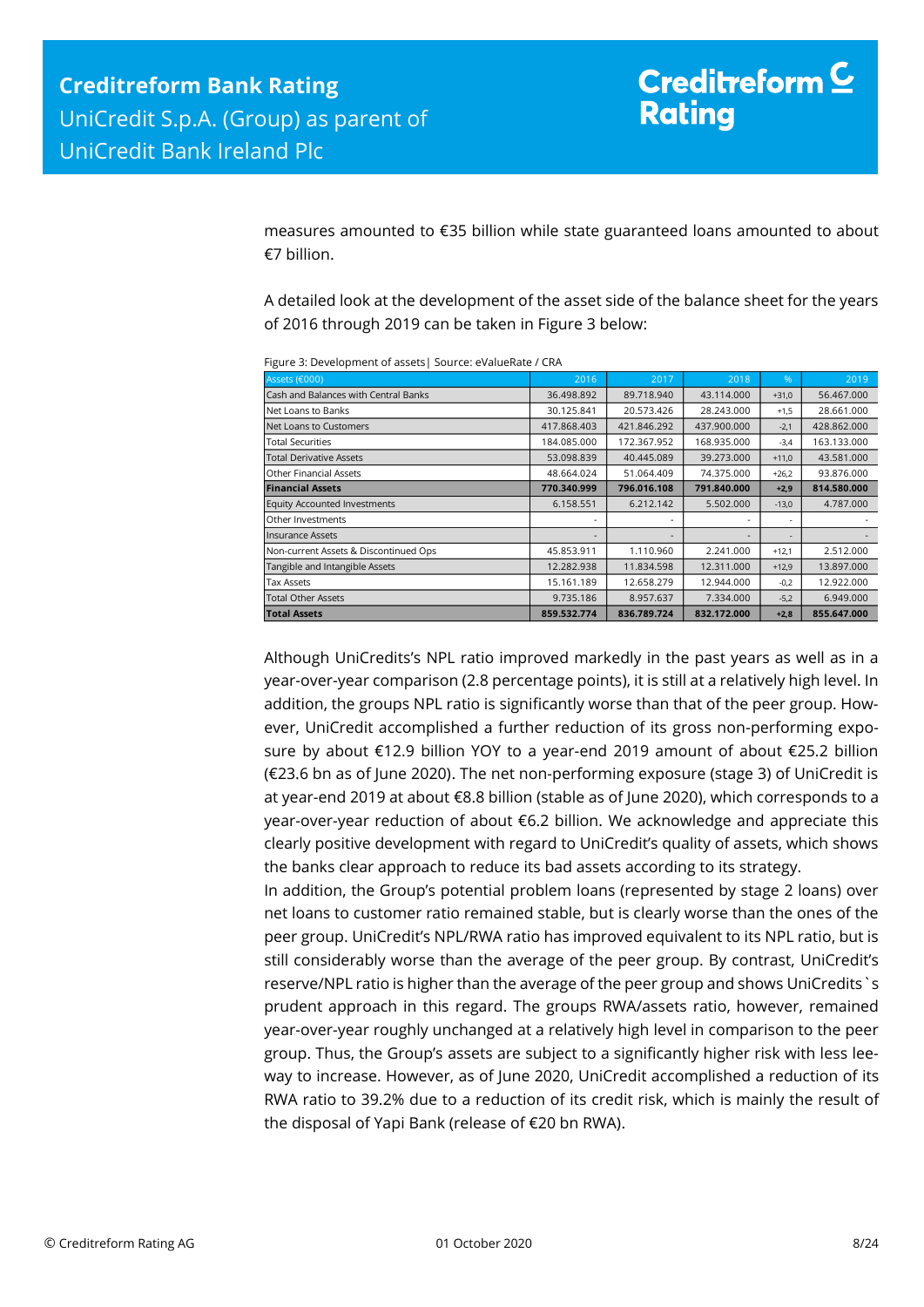Overall, UniCredit's asset quality figures of 2019 are the least favorable performers in any of the areas analyzed. UniCredit still struggles despite steady improvements to catch up to its competitors and suffers still from its legacy of a high NPL exposure.

According to UniCredit's half-year 2020 report, the Group reports stable asset quality figures with regard to the stock of non-performing loans. However, we expect a strong decrease in the asset quality in the upcoming years due to the ending of public guarantees as well as the end of moratorium. According to the ECB, moratorium measures are not automatically a trigger of unlikeliness to pay. Thus, we perceive a high credit risk in addition to a high level of uncertainty with regard to UniCredit's asset quality as of now, which requires a close monitoring of the upcoming development.

A detailed overview of the asset quality for the years of 2016 through 2019 can be found in Figure 4 below:

| <b>Asset Ratios (%)</b>                           | 2016  | 2017  | 2018  | $\%$    | 2019  |
|---------------------------------------------------|-------|-------|-------|---------|-------|
| Net Loans/ Assets                                 | 48,62 | 50,41 | 52,62 | $-2,50$ | 50,12 |
| Risk-weighted Assets/ Assets                      | 45,04 | 42,56 | 44,48 | $-0,22$ | 44,26 |
| NPLs*/ Net Loans to Customers                     | 13.48 | 11.48 | 8,70  | $-2,84$ | 5,87  |
| NPLs*/ Risk-weighted Assets                       | 14,55 | 13,60 | 10.29 | $-3,65$ | 6,64  |
| Potential Problem Loans**/ Net Loans to Customers | 2,36  | 2,19  | 10.26 | $+0,03$ | 10,29 |
| Reserves/NPLs*                                    | 59,53 | 60,40 | 67,71 | $+7.76$ | 75,47 |
| Reserves/ Net Loans                               | 8,03  | 6,93  | 5,89  | $-1,47$ | 4,43  |
| Net Write-offs/ Net Loans                         | 3,12  | 0,57  | 0,61  | $+0,20$ | 0,81  |
| Net Write-offs/ Risk-weighted Assets              | 3,37  | 0,68  | 0,72  | $+0,20$ | 0,92  |
| Change in %- Points                               |       |       |       |         |       |

Figure 4: Development of asset quality| Source: eValueRate / CRA

<span id="page-8-0"></span>\* NPLs are represented from 2017 onwards by Stage 3 Loans. \*\* Potential Problem Loans are Stage 2 Loans where available.

## **Refinancing and Capital Quality**

UniCredit's financial liabilities accounted for 97% of total liabilities in 2020. Total deposits from customers, as the major source of funding, correspond to 54.5% of total liabilities, remaining almost unchanged in comparison to the previous year. However, as of June 2020, the Group was able to attract significantly more customer deposits. By contrast, total debt as the second largest item of financial liabilities; accounting for 13.6% (€108.4 billion), increased by 17% YOY (€15.7 billion) and consists primarily of bonds other than structured bonds. However, UniCredit does not provide any additional information about this item. Total deposits from banks amount to €104 billion at year-end 2019 whereby €51.1 of these deposits are related to central banks.

In June 2020, UniCredit participated in the TLTRO III refinancing operation of the ECB with about €94.3 billion and benefits as a result from very favorable conditions (currently at the interest rate of -50 bp) with regard to its costs of funding. UniCredit used €50.7 billion of the TLTRO III funding for the early repayment of the TRTRO II funding. Considering the Group's half-year 2020 report, the TLTRO III funding represents the major driver of the increase in total assets to €892 bn.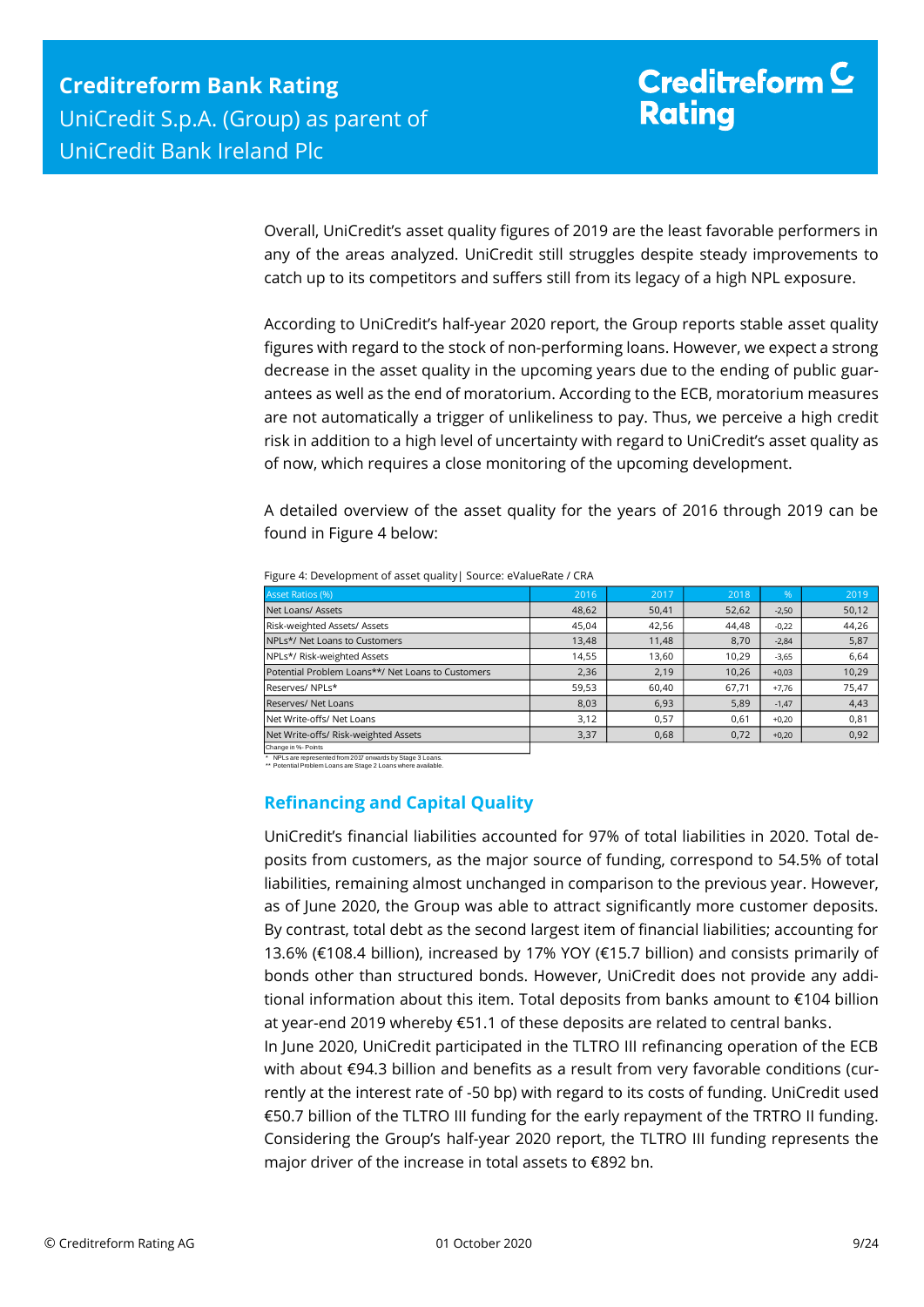The Group's total equity increased significantly due to suspended dividend distribution in relation with the Corona pandemic and the recommendation of the ECB. In addition, UniCredit postponed the intended share buyback for about €467 million. We are pleased about both measures taken by UniCredit. However, UniCredit intends to reinstate its dividend distribution policy for fiscal year 2020 and targets a payout ratio of about 50%.

A detailed overview of the development of liabilities for the years of 2016 through 2019 can be found in Figure 5 below:

| Liabilities (€000)                         | 2016        | 2017        | 2018        | $\frac{9}{6}$ | 2019        |
|--------------------------------------------|-------------|-------------|-------------|---------------|-------------|
| <b>Total Deposits from Banks</b>           | 83.470.398  | 103.298.527 | 101.752.000 | $+2,3$        | 104.067.000 |
| <b>Total Deposits from Customers</b>       | 396.076.700 | 413.819.886 | 433.787.000 | $-0,3$        | 432.451.000 |
| <b>Total Debt</b>                          | 142.545.699 | 125.388.712 | 92.722.000  | $+16,9$       | 108.380.000 |
| Derivative Liabilities                     | 53.111.154  | 38.589.171  | 36.728.000  | $+11,2$       | 40.842.000  |
| Securities Sold, not yet Purchased         |             |             |             |               |             |
| Other Financial Liabilities                | 76.765.826  | 69.049.766  | 82.738.000  | $-0,4$        | 82.411.000  |
| <b>Total Financial Liabilities</b>         | 751.969.777 | 750.146.062 | 747.727.000 | $+2,7$        | 768.151.000 |
| Insurance Liabilities                      |             |             |             | ٠             |             |
| Non-current Liabilities & Discontinued Ops | 35.868.601  | 184.829     | 540.000     | $+34,3$       | 725.000     |
| <b>Tax Liabilities</b>                     | 1.398.525   | 1.092.905   | 946.000     | $+45,7$       | 1.378.000   |
| Provisions                                 | 11.667.206  | 9.567.752   | 11.659.000  | $-5,1$        | 11.059.000  |
| <b>Total Other Liabilities</b>             | 15.440.363  | 15.573.476  | 13.950.000  | $-10,0$       | 12.549.000  |
| <b>Total Liabilities</b>                   | 816.344.472 | 776.565.024 | 774.822.000 | $+2,5$        | 793.862.000 |
| <b>Total Equity</b>                        | 43.188.302  | 60.224.700  | 57.350.000  | $+7,7$        | 61.785.000  |
| <b>Total Liabilities and Equity</b>        | 859.532.774 | 836.789.724 | 832.172.000 | $+2,8$        | 855.647.000 |

Figure 5: Development of refinancing and capital adequacy| Source: eValueRate / CRA

UniCredit's CET1 ratio increased by 1.1 percentage points in comparison to the previous year. This positive development is due to the retained profit for 2019 (€3.373 bn), a positive valuation in the accumulated other comprehensive income primarily related to the change in the valuation criterion for tangible asset (€2.061 bn) and due to the positive effect equal deriving from the lower deduction on intangible assets connected to the deconsolidation of FinecoBank S.p.A (€654 mn). Despite of these improvement, the banks CET1 ratio is still below the average of the peer group and UniCredit still struggles to catch up to its competitors with regard to its regulatory capital ratios (see chart 3).

Chart 3: Boxplot of UniCredit's CET1 ratio and leverage ratio | Source: Own presentation

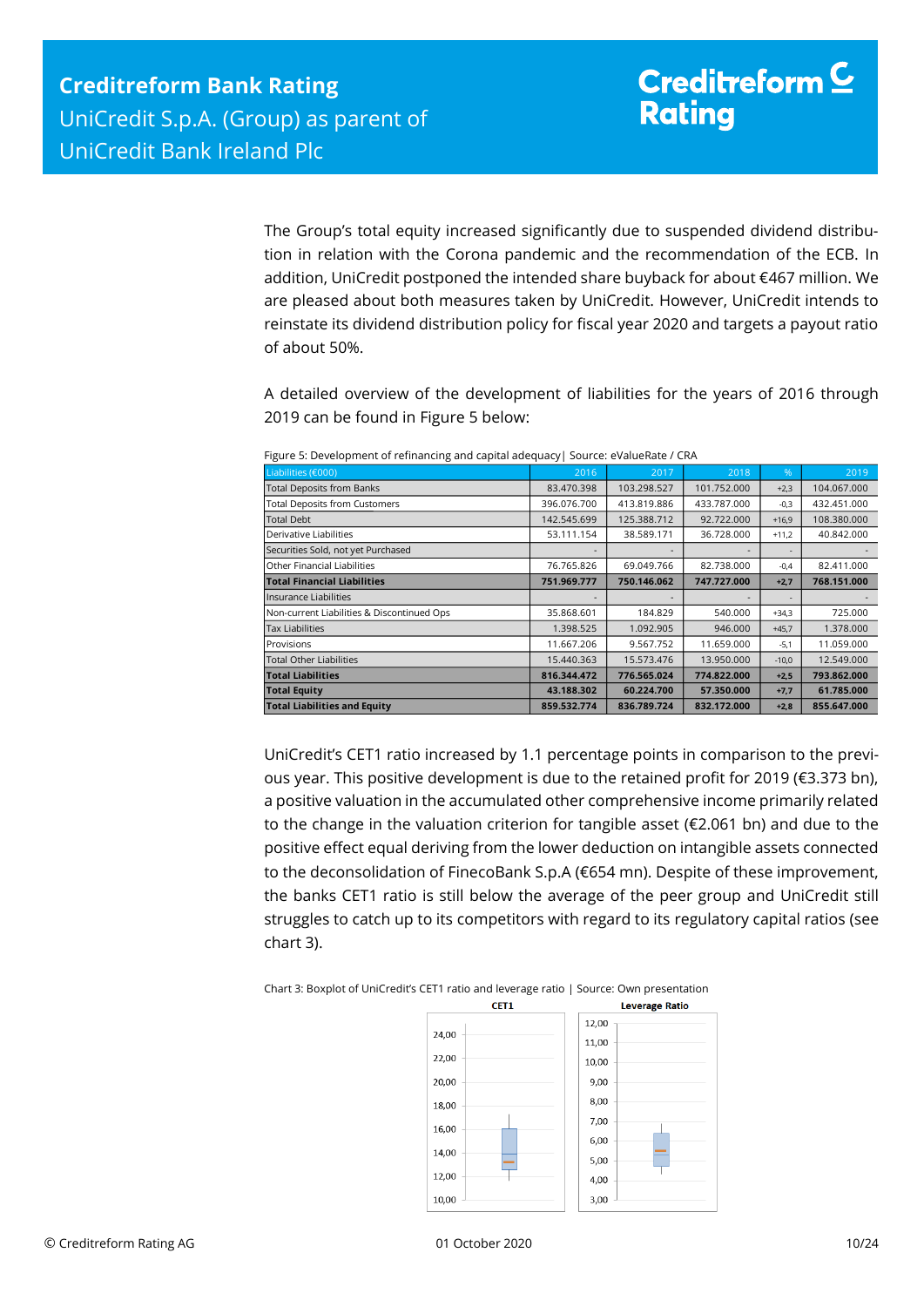In addition, UniCredit's AT1 Capital ratio (despite the issue of €1 billion AT1 Capital in March 2019) as well as its Total Capital ratio (despite the issue of about 3.3 bn Tier 2 Capital since February 2019) are slightly lower than the average of the peer group. However, due to the additional issue of €1.25 billion AT1 Capital in February 2020 and the issue of about €3.3 bn Tier 2 Capital in 2020, we expect UniCredit to catch up to its competitors with regard to its AT1 and Total Capital ratio. In addition, the Groups capital ratios will benefit from the waived dividend payment and share buyback. However, a negative net profit by the end of 2020 is likely which might counteract the aforementioned positive developments.

By contrast, the Group's Total Equity ratio exceeds the average of the peer group banks, while the leverage ratio of UniCredit is in line with the peer group average (see chart 3). Overall, UniCredit comfortably meets all regulatory requirements (CET1: 10.09%, AT1: 11.59% and TC: 13.59%) with its capital ratios.

A detailed overview of the development of capital ratios for the years of 2016 through 2019 can be found in Figure 6 below:

| Capital Ratios (%)                    | 2016  | 2017  | 2018  | %       | 2019  |
|---------------------------------------|-------|-------|-------|---------|-------|
| Total Equity/ Total Assets            | 5,02  | 7,20  | 6,89  | $+0,33$ | 7,22  |
| Leverage Ratio                        | 3,61  | 5.73  | 5.06  | $+0.45$ | 5,51  |
| Common Equity Tier 1 Ratio (CET1)     | 8,15  | 13.73 | 12,13 | $+1,09$ | 13,22 |
| Tier 1 Ratio (CET1 + AT1)             | 9.04  | 15.36 | 13,64 | $+1.26$ | 14,90 |
| Total Capital Ratio (CET1 + AT1 + T2) | 11,66 | 18.10 | 15,80 | $+1,89$ | 17,69 |
| Change in %-Points                    |       |       |       |         |       |

Figure 6: Development of capital ratios | Source: eValueRate / CRA

<span id="page-10-0"></span>Due to UniCredit's bank capital and debt structure, as well as its status as an G-SIB, the Group's Preferred Senior Unsecured Debt instruments have not been notched down in comparison to the long-term issuer rating. Due to the seniority structure, UniCredit's non-preferred senior unsecured debt has been notched down by one notch. However, UniCredit's Tier 2 capital rating is three notches below the long-term issuer rating based on the bank's capital structure and seniority in accordance with our rating methodology. Additional Tier 1 capital is rated five notches below the long-term issuer rating, reflecting a high bail-in risk in the event of resolution.

## **Liquidity**

UniCredit has not published any exact figures for its Net Stable Funding Ratio, however, this ratio is binding starting 2021. The Group's LCR of 143% is just in line with the average of the peer group.

The customer deposits to total funding ratio reports the Group's stable and favorable source of funding - the deposits of its customers. However, considering the negative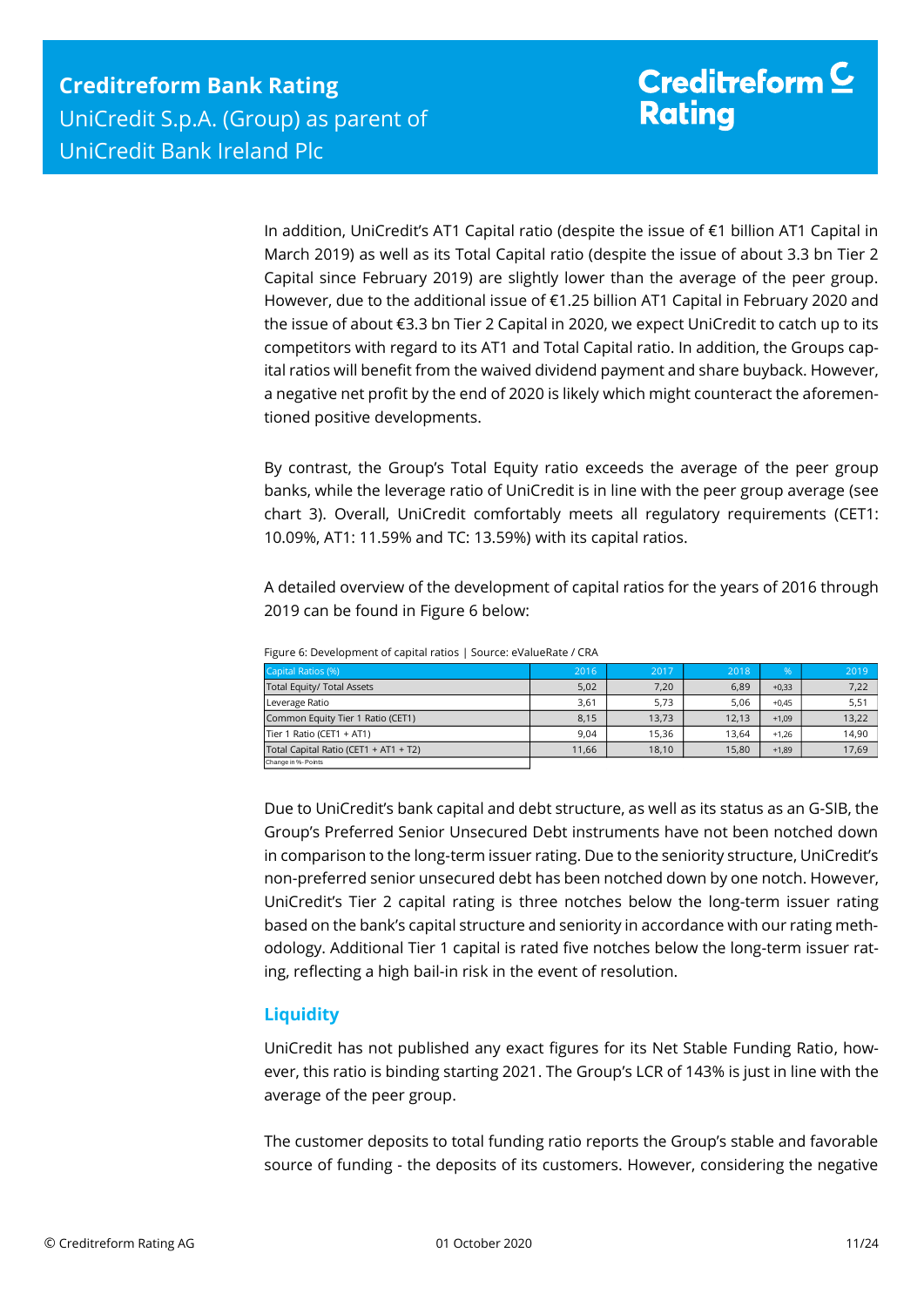interest rate for deposits at the ECB, UniCredit has to be aware in case of excess liquidity (in particular after the TLTRO III participation with the maximum amount). In addition, the almost equal LTD ratio with about 99% shows an adequate demand for the Group's loans.

Up to now, we do not perceive any liquidity issues at UniCredit and the whole banking sector.

A detailed overview of the development of liquidity for the years of 2016 through 2019 can be found in Figure 7 below.

| Figure 7: Development of liquidity   Source: eValueRate / CRA |  |
|---------------------------------------------------------------|--|
|---------------------------------------------------------------|--|

| Liquidity (%)                                       | 2016                     | 2017   | 2018   | $\frac{9}{6}$ | 2019   |
|-----------------------------------------------------|--------------------------|--------|--------|---------------|--------|
| Net Loans/ Deposits (LTD)                           | 105.50                   | 101.94 | 100,95 | $-1,78$       | 99,17  |
| Interbank Ratio                                     | 36.09                    | 19.92  | 27.76  | $-0.22$       | 27,54  |
| Liquidity Coverage Ratio                            | 132.00                   | 185,29 | 151,00 | $-8,00$       | 143,00 |
| Customer Deposits / Total Funding (excl. Derivates) | 51.89                    | 56.07  | 58.77  | $-1.34$       | 57,43  |
| Net Stable Funding Ratio (NSFR)                     | $\overline{\phantom{0}}$ |        |        |               |        |
| Change in %-Points                                  |                          |        |        |               |        |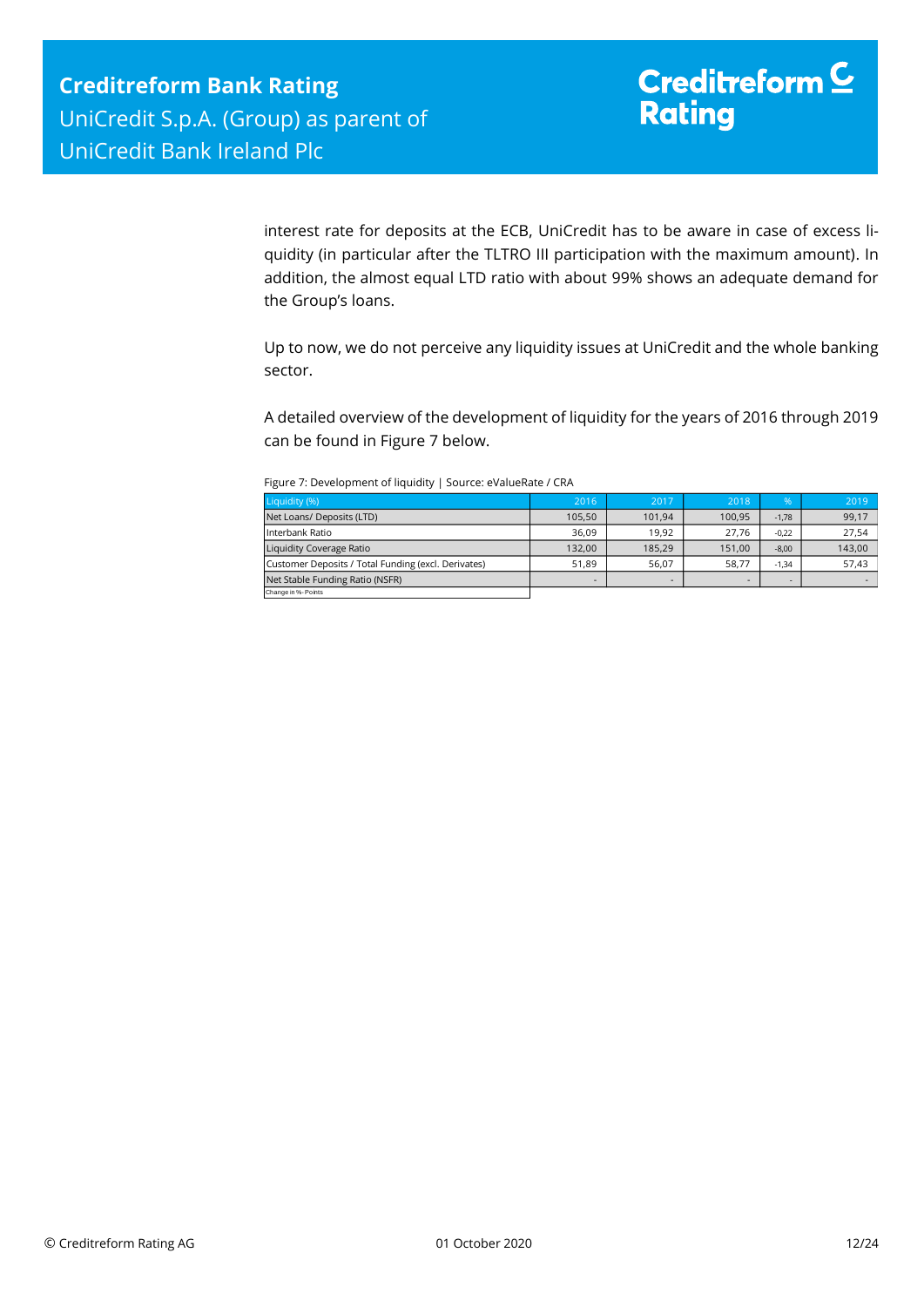# Creditreform<sup>C</sup> **Rating**

## <span id="page-12-0"></span>**Environmental, Social and Governance (ESG) Score Card**

UniCredit SpA (Group) has one significant and two moderate ESG rating drivers

• Corporate Governance is identified as a highly significant rating driver. The relevance for the credit rating results from the impact of the corporate governance factor on all other ESG factors and the overall well-being of the bank. This sub-factor is rated positive due to UniCredit's successfully executed Transform 2020 strategy, its ambitious goals with regard to its ESG policies as well was its sound development of its earnings figures and its asset quality.

• Corporate Behaviour and Green Financing / Promoting are identified as moderate rating driver. While Green Financing / Promoting is rated positive due to role as a joint bookrunner in 29 issues of green bonds in 2019, Coporate Behaviour is rated negative due the bank's misconduct in in relation with US sanctions and money laundering.

3,7 / 5

**ESG Score**

| <b>ESG Score Guidance</b> |                           |  |  |  |  |
|---------------------------|---------------------------|--|--|--|--|
|                           | > 4,25 Outstanding        |  |  |  |  |
|                           | >3,5 - 4,25 Above-average |  |  |  |  |
|                           | $>2,5 - 3,5$ Average      |  |  |  |  |
|                           | >1,75 - 2,5 Substandard   |  |  |  |  |
|                           | $\le$ = 1.75 Poor         |  |  |  |  |

| Factor    | Sub-Factor                                 | Consideration                                                                                                                                            | Relevance<br>Scale 2020 | Eval.    |
|-----------|--------------------------------------------|----------------------------------------------------------------------------------------------------------------------------------------------------------|-------------------------|----------|
|           | 1.1 Green Financing /<br>Promoting         | The sub-factor "Green Financing/Promoting" has a moderate relevance for the credit rating,<br>and is rated positive in terms of the CRA ESG criteria.    | 3                       | $^{(+)}$ |
| ronmental | 1.2 Exposure to Environ-<br>mental Factors | The sub-factor "Exposure to Environmental Factors" has a low relevance for the credit<br>rating, and is rated positive in terms of the CRA ESG criteria. |                         | (+)      |
| Envir     | 1.3 Resource Efficiency                    | The sub-factor "Resource Efficiency" has no significant relevance for the credit rating, and is<br>rated positive in terms of the CRA ESG criteria.      |                         | $^{(+)}$ |

| ര<br>ο<br>Ū | 2.1 Human Capital         | The sub-factor "Human Capital" has low relevance for the credit rating, and is rated positive<br>In terms of the CRA ESG criteria.                    |  |  |
|-------------|---------------------------|-------------------------------------------------------------------------------------------------------------------------------------------------------|--|--|
|             | 2.2 Social Responsibility | The sub-factor "Social Responsibility" has no significant relevance for the credit rating, and<br>is rated positive in terms of the CRA ESG criteria. |  |  |

| Φ<br>ū  | 3.1 Corporate Governance   | The sub-factor "Corporate Governance" is highly relevant for the credit rating, and is rated<br>positive in terms of the CRA ESG criteria.                  | (+ |
|---------|----------------------------|-------------------------------------------------------------------------------------------------------------------------------------------------------------|----|
| ᡕᢐ<br>α | 3.2 Corporate Behaviour    | The sub-factor "Corporate Behaviour" has a moderate relevance for the credit rating, and is<br>rated negative in terms of the CRA ESG criteria.             |    |
| U       | 3.3 Corporate Transparency | The sub-factor "Corporate Transparency" has no significant relevance for the credit rating,<br>and is rated very positive in terms of the CRA ESG criteria. |    |

| <b>ESG Relevance Scale</b> |                          |  | <b>ESG Evaluation Guidance</b> |                 |  |
|----------------------------|--------------------------|--|--------------------------------|-----------------|--|
| 5                          | <b>Highest Relevance</b> |  | $(+ +)$                        | Strong positive |  |
| $\overline{4}$             | <b>High Relevance</b>    |  | $^{(+)}$                       | Positive        |  |
| 3                          | Moderate Relevance       |  |                                | Neutral         |  |
| $\overline{\phantom{0}}$   | Low Relevance            |  | ( - )                          | Negative        |  |
|                            | No significant Relevance |  |                                | Strong negativ  |  |

The ESG Score is based on the Methodology "Environmental, Social and Governance Score of Banken (Version 1.0)" of Creditreform Rating AG, which is available on our<br>homepage https://creditreform-rating.de/en/about-us/regula homepage https://creditreform-rating.de/en/about-us/regulatory-requirements.html. In addition, we refer to CRA's position paper "Conso<br>epage https://creditreform-rating.de/en/about-us/regulatory-requirements.html. In addit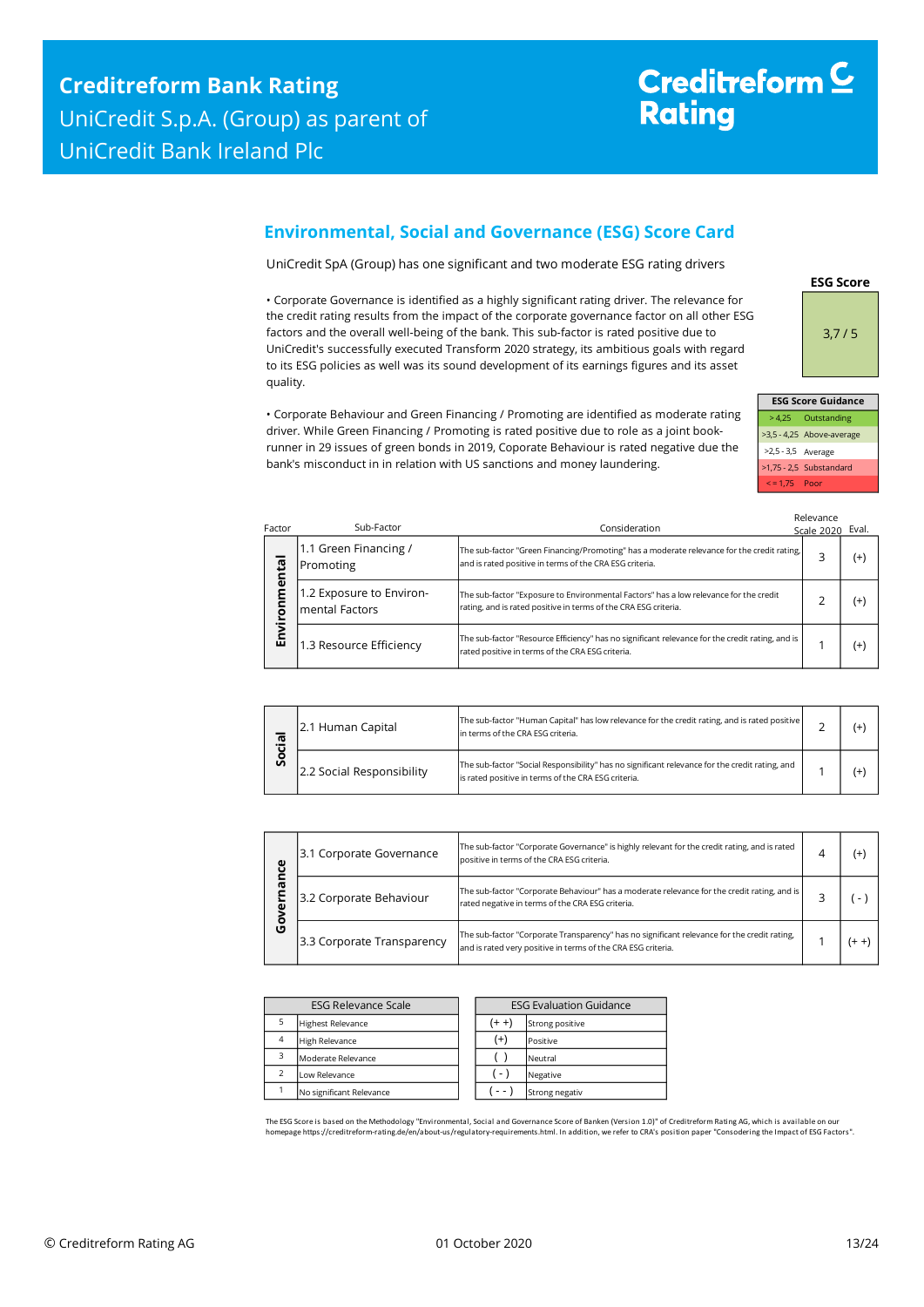## <span id="page-13-0"></span>**Conclusion**

Overall, UniCredit S.p.A. (Group) shows an ordinary year of performance in 2019, but faces a very challenging fiscal year 2020. The Corona pandemic has a massive impact on the Italian market, which is the major market of UniCredit. Moreover, the current economic development is characterized by a high degree of uncertainty for the second largest bank in Italy despite its diversified business model.

The Group reported an ordinary level of profitability with its earnings figures in 2019. However, we expect a strong negative impact on the profitability of UniCredit in the fiscal year 2020 due the Corona pandemic. The massive increase in loan loss provisions has a significantly negative impact on UniCredit's profitability. In addition, the bank has to cope with two adverse one-off effects related to the sale of Yapi Bank and related to the severance for the personnel in Italy. A positive net result for fiscal year 2020 is questionable. Moreover, a second wave of the pandemic might lead to a further decline of the profitability. In addition, the development of UniCredit's cost of risk is subject to a high degree of uncertainty because of the strong economic downturn in Italy. However, a strong increase of the banks cost of risk is foreseeable. By contrast, UniCredit benefits from its cost cutting measures following its new strategy, its diversified business model and its operating profitability.

The asset quality of UniCredit remains unsatisfactory even though UniCredit was able to improve its quality in the past years clearly. However, the sudden impact of the Corona pandemic and the following strong economic downturn, especially in Italy, is likely to lead to regression with regard to UniCredit's reduction of its NPL portfolio. In addition, UniCredit reports a significant amount of exposure related to memorandum measures. Thus, the bank might bear huge credit risk in its loan portfolio, which in turn might have a negative impact on the Group's profitability and capitalization.

UniCredit's business activities are dependent to a high degree on wellbeing of its home market Italy. In addition, a significant amount of Italian government bonds tightens the connection to the Italian state. The economic downturn of about a 10% in Italy's GDP imposes a huge burden. The expected low and slow rebound might reinforce this burden. However, UniCredit benefits from the ECB's TLTRO III operations by decreasing cost of funding.

On the liabilities side, UniCredit records a sound growth in its customer deposits (excl. repos) following the Corona pandemic. UniCredit's regulatory capital ratios are below average of its competitors. However, the banks regulatory capital ratio will benefit from the waived dividend payment for 2019 and the postponed share buyback. The already announced dividend payment in 2020 might have a contrary effect. The liquidity situation of UniCredit remains sufficient.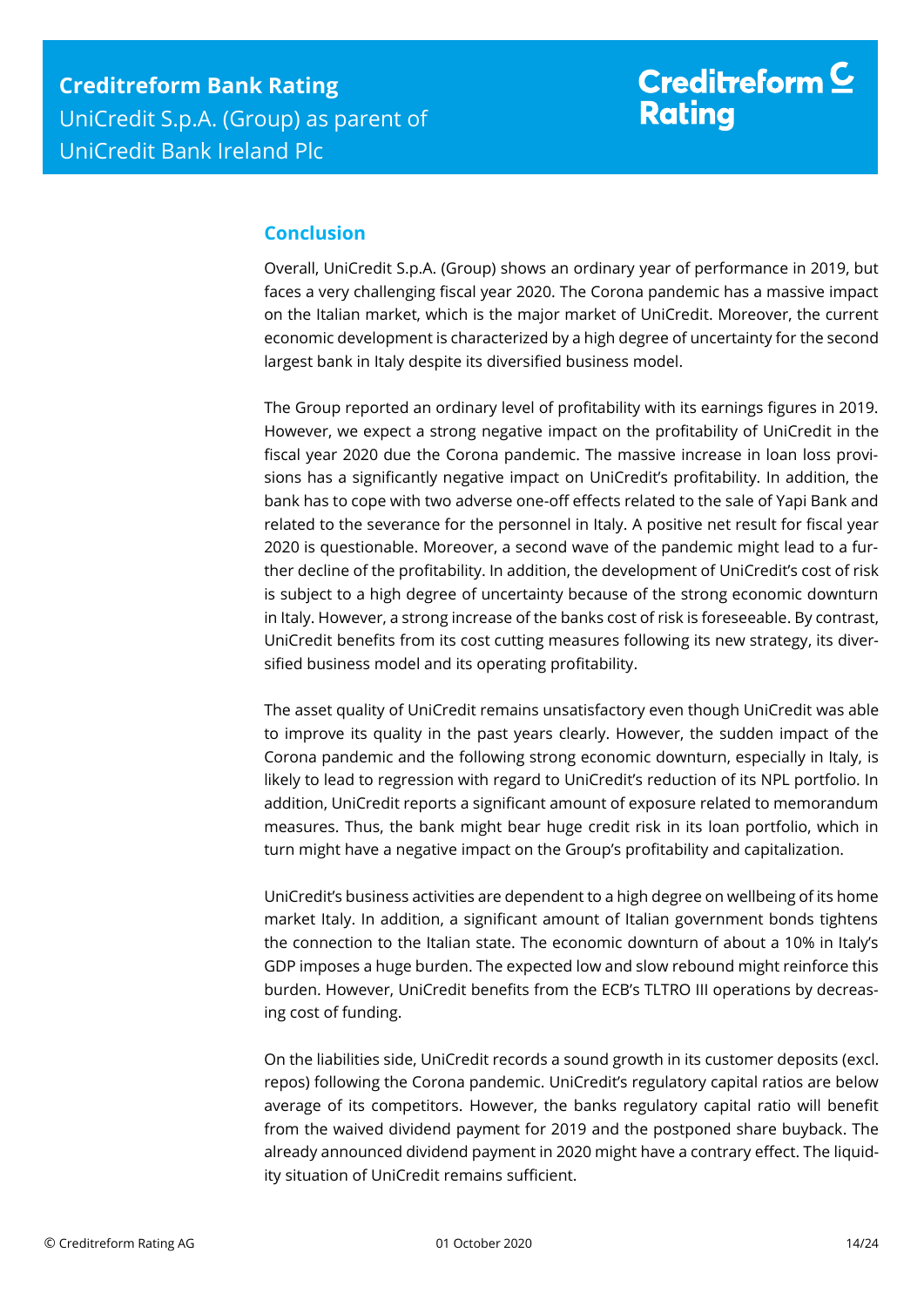It remains to be seen whether the Group will be able to be profitable in 2020 and whether the loan loss provision proves to be sufficient. In addition, the impact of the Corona pandemic bears a high risk for the Group next to the still challenging low interest rate environment. Nevertheless, we expect UniCredit as the second largest bank in Italy with a strong franchise in Germany and Austria to overcome this challenging environment. However, the development is strongly correlated with the wellbeing of the banks major market Italy.

## **Outlook**

We consider the outlook of UniCredit's (Group) long-term issuer rating and its bank capital and debt instruments as stable. This reflects our view that the bank likely be profitable in the long-run despite the tremendous short-term Corona pandemic impact. In particular, we expect UniCredit to achieve a solid positive result in 2021. However, we will observe how the bank will deal with the Corona pandemic effects on the economy and especially the impact on the banks quality of assets. In addition, we assume no significant economic worsening due to the Corona pandemic and stable political environment in the banks markets of operations.

## **Scenario Analysis**

Best-case scenario: BBB+ Worst-case scenario: BB-

#### Please note:

The scenarios are based on information available at the time of the rating. Within the forecast horizon, circumstances may occur that could lead to a change of the rating out of the indicated range.

In a scenario analysis, the bank is able to reach an "BBB+" rating in the "best case" scenario and an "BB-" rating in the "worst case" scenario. The ratings of bank capital and senior unsecured debt would behave similarly based on our rating mechanism. These ratings are especially sensitive to changes in total equity and to the bank capital and debt structure in general.

We might upgrade UniCredit S.p.A. (Group) long-term issuer credit rating and its bank capital and debt instruments if we see that UniCredit is able to improve significantly its asset quality in addition to increased capital ratios while maintaining its level of profitability.

By contrast, a downgrade of the Group`s long-term issuer credit rating and its bank capital and debt instruments is likely if we see declining capital ratios as well as a declining profitability. In particular, we will observe the ongoing Corona pandemic impact on UniCredit's asset quality and its business activities in general. Moreover, we see a close economic relation to the wellbeing of the Italian nation.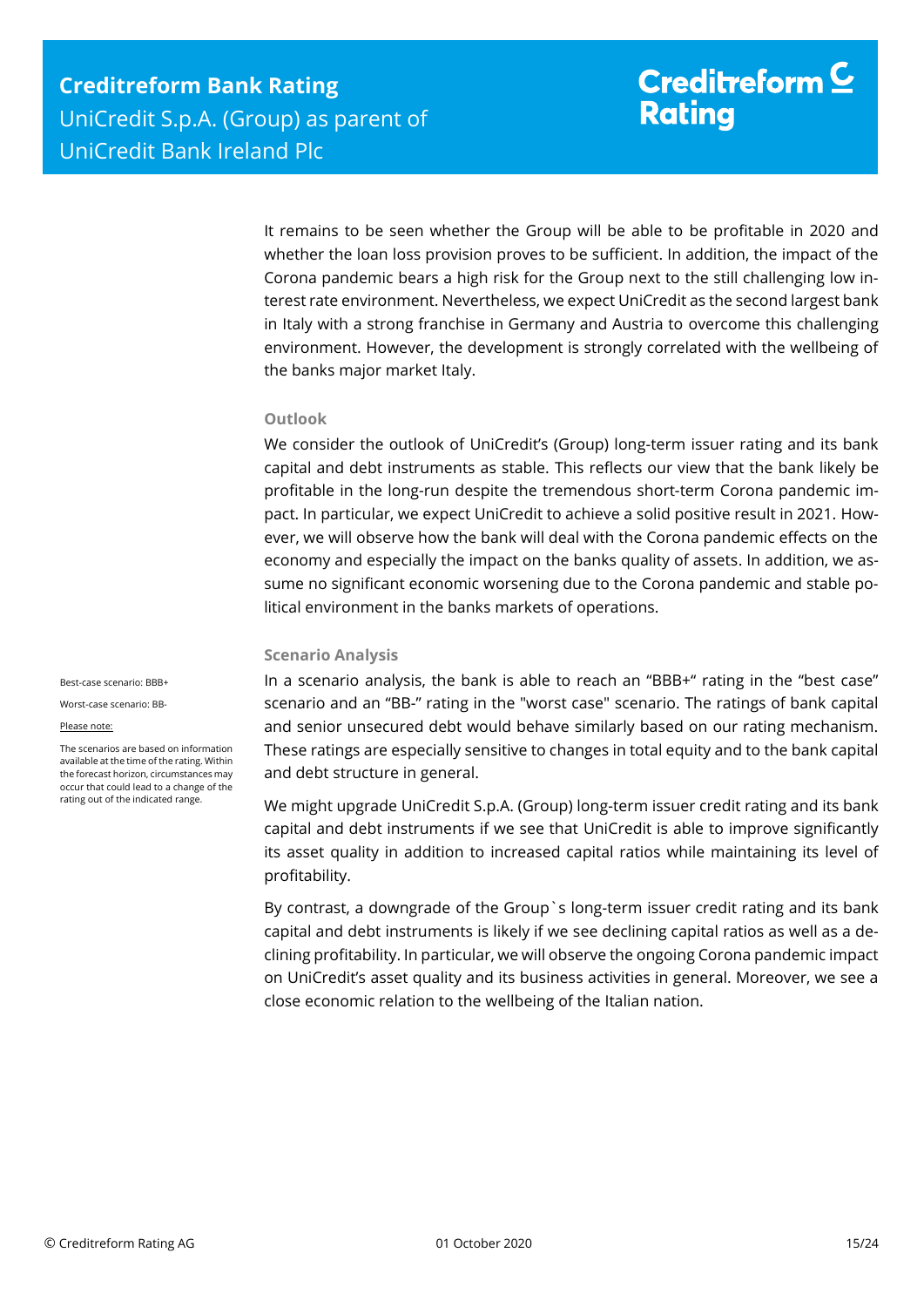## <span id="page-15-0"></span>**Appendix**

**Bank ratings**

The bank ratings are dependent on a host of quantitative and qualitative factors. An improvement in either sub-category may result in a higher rating score.

LT Issuer / Outlook / Short-Term **BBB- / stable / L3**

**Bank Capital and Debt Instruments Ratings**

The ratings for bank capital and debt instruments are inter alia dependent on subordination and relative size of the instrument class, based on the long-term issuer rating of the bank.

| Preferred Senior Unsecured Debt (PSU):         | BBB- |
|------------------------------------------------|------|
| Non-Preferred Senior Unsecured Debt (NPS): BB+ |      |
| Tier 2 (T2):                                   | RR-  |
| Additional Tier 1 (AT1):                       | R    |

## **Rating History**

Please consult our website [www.creditreform-rating.de](http://www.creditreform-rating.de/) for additional information regarding the dates of publication.

| <b>Bank Issuer Rating</b>                                      | <b>Rating Date</b> | <b>Result</b>             |  |  |  |  |  |
|----------------------------------------------------------------|--------------------|---------------------------|--|--|--|--|--|
| LT / Outlook / Short-Term (Initial)                            | 12.01.2018         | BB+ / stable / NEL        |  |  |  |  |  |
| <b>Rating Update</b>                                           | 03.08.2018         | BBB- / stable / L3        |  |  |  |  |  |
| <b>Rating Update</b>                                           | 16.10.2019         | BBB- / stable / L3        |  |  |  |  |  |
| Monitoring                                                     | 24.03.2020         | BBB- / NEW / L3           |  |  |  |  |  |
| Rating Update                                                  | 01.10.2020         | BBB- / stable / L3        |  |  |  |  |  |
| <b>Bank Capital and Debt Instruments</b>                       | <b>Rating Date</b> | <b>Result</b>             |  |  |  |  |  |
| Senior Unsecured / T2 / AT1 (Initial)                          | 12.01.2018         | $BB+$ / B / B-            |  |  |  |  |  |
| Senior Unsecured / T2 / AT1                                    | 03.08.2018         | <b>BBB-/BB-/B</b>         |  |  |  |  |  |
| <b>PSU / NPS / T2 / AT1</b>                                    | 16.10.2019         | BBB- / BB+ / BB- /B       |  |  |  |  |  |
| PSU / NPS / T2 / AT1                                           | 24.03.2020         | BBB- / BB+ / BB- /B (NEW) |  |  |  |  |  |
| <b>Rating Update</b>                                           | 01.10.2020         | BBB- / BB+ / BB- /B       |  |  |  |  |  |
| <b>Subsidiaries of the Bank</b>                                | <b>Rating Date</b> | <b>Result</b>             |  |  |  |  |  |
| UniCredit Bank Austria AG                                      |                    |                           |  |  |  |  |  |
| LT / Outlook / Short-Term (Initial)                            | 03.08.2018         | BBB- / stable / L3        |  |  |  |  |  |
| <b>Rating Update</b>                                           | 16.10.2019         | BBB- / stable / L3        |  |  |  |  |  |
| Monitoring                                                     | 24.03.2020         | BBB- / NEW / L3           |  |  |  |  |  |
| <b>Rating Update</b>                                           | 01.10.2020         | BBB- / stable / L3        |  |  |  |  |  |
| Bank Capital and Debt Instruments of UniCredit Bank Austria AG |                    |                           |  |  |  |  |  |

Figure 8: Rating History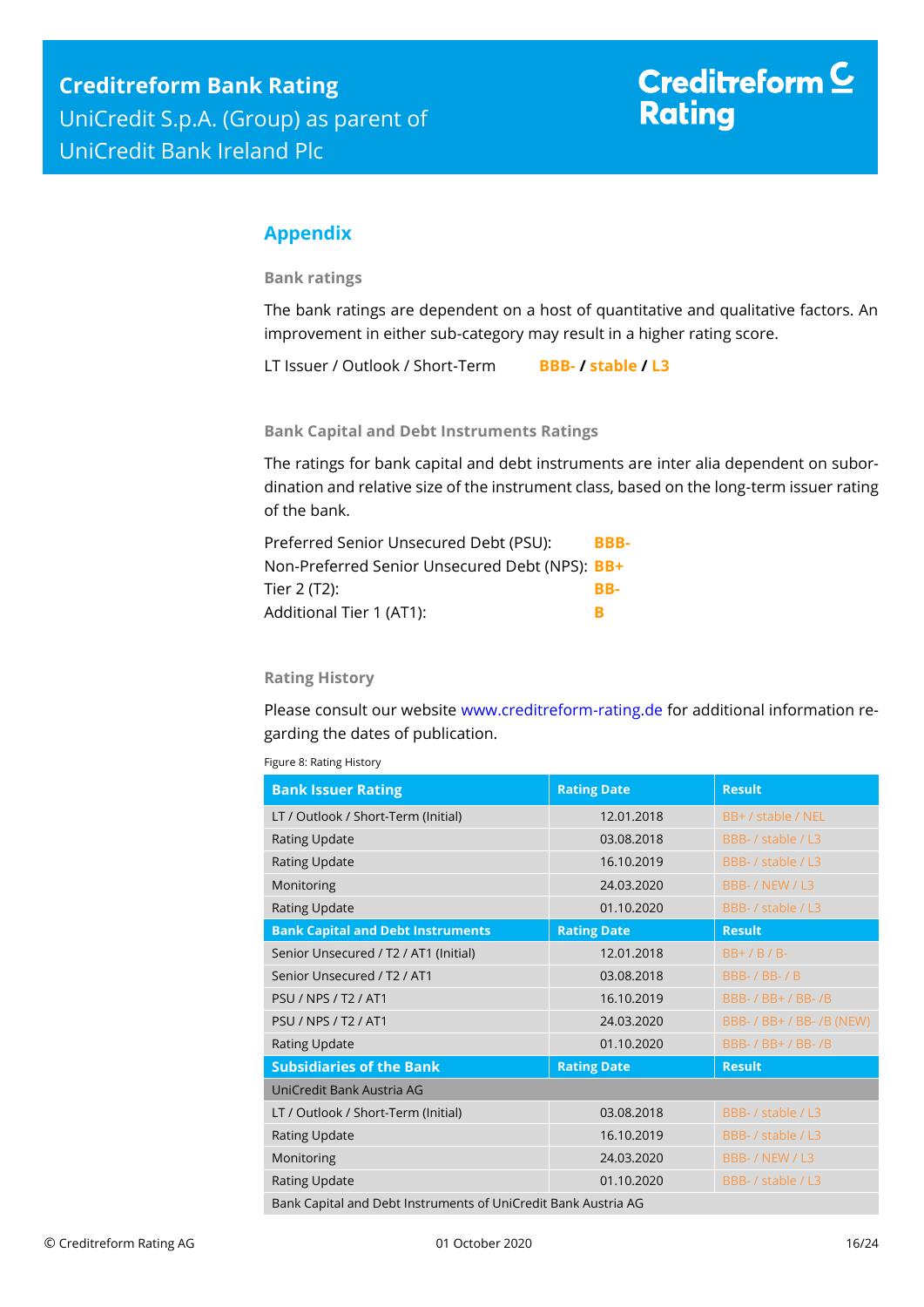## **Creditreform Bank Rating** UniCredit S.p.A. (Group) as parent of UniCredit Bank Ireland Plc

# Creditreform <sup>C</sup><br>Rating

| Senior Unsecured / T2 / AT1 (Initial)                           | 03.08.2018 | <b>BBB-/BB-/B</b>         |
|-----------------------------------------------------------------|------------|---------------------------|
| <b>PSU / NPS / T2 / AT1</b>                                     | 16.10.2019 | BBB- / BB+ / BB- /B       |
| <b>PSU / NPS / T2 / AT1</b>                                     | 24.03.2020 | BBB- / BB+ / BB- /B (NEW) |
| <b>PSU / NPS / T2 / AT1</b>                                     | 01.10.2020 | BBB- / BB+ / BB- /B       |
| <b>UniCredit Bank AG</b>                                        |            |                           |
| LT / Outlook / Short-Term (Initial)                             | 03.08.2018 | BBB- / stable / L3        |
| <b>Rating Update</b>                                            | 16.10.2019 | BBB- / stable / L3        |
| Monitoring                                                      | 24.03.2020 | BBB- / NEW / L3           |
| Rating Update                                                   | 01.10.2020 | BBB- / stable / L3        |
| Bank Capital and Debt Instruments of UniCredit Bank AG          |            |                           |
| Senior Unsecured / T2 / AT1 (Initial)                           | 03.08.2018 | <b>BBB-/BB-/B</b>         |
| <b>PSU / NPS / T2 / AT1</b>                                     | 16.10.2019 | BBB- / BB+ / BB- /B       |
| <b>PSU / NPS / T2 / AT1</b>                                     | 24.03.2020 | BBB- / BB+ / BB- /B (NEW) |
| <b>PSU / NPS / T2 / AT1</b>                                     | 01.10.2020 | BBB- / BB+ / BB- /B       |
| UniCredit Bank Ireland Plc                                      |            |                           |
| LT / Outlook / Short-Term (Initial)                             | 03.08.2018 | BBB- / stable / L3        |
| <b>Rating Update</b>                                            | 16.10.2019 | BBB- / stable / L3        |
| Monitoring                                                      | 24.03.2020 | BBB- / NEW / L3           |
| Rating Update                                                   | 01.10.2020 | BBB- / stable / L3        |
| Bank Capital and Debt Instruments of UniCredit Bank Ireland Plc |            |                           |
| Senior Unsecured / T2 / AT1 (Initial)                           | 03.08.2018 | <b>BBB-/BB-/B</b>         |
| <b>PSU / NPS / T2 / AT1</b>                                     | 16.10.2019 | BBB- / BB+ / BB- /B       |
| <b>PSU / NPS / T2 / AT1</b>                                     | 24.03.2020 | BBB- / BB+ / BB- /B (NEW) |
| <b>PSU / NPS / T2 / AT1</b>                                     | 01.10.2020 | BBB- / BB+ / BB- /B       |
|                                                                 |            |                           |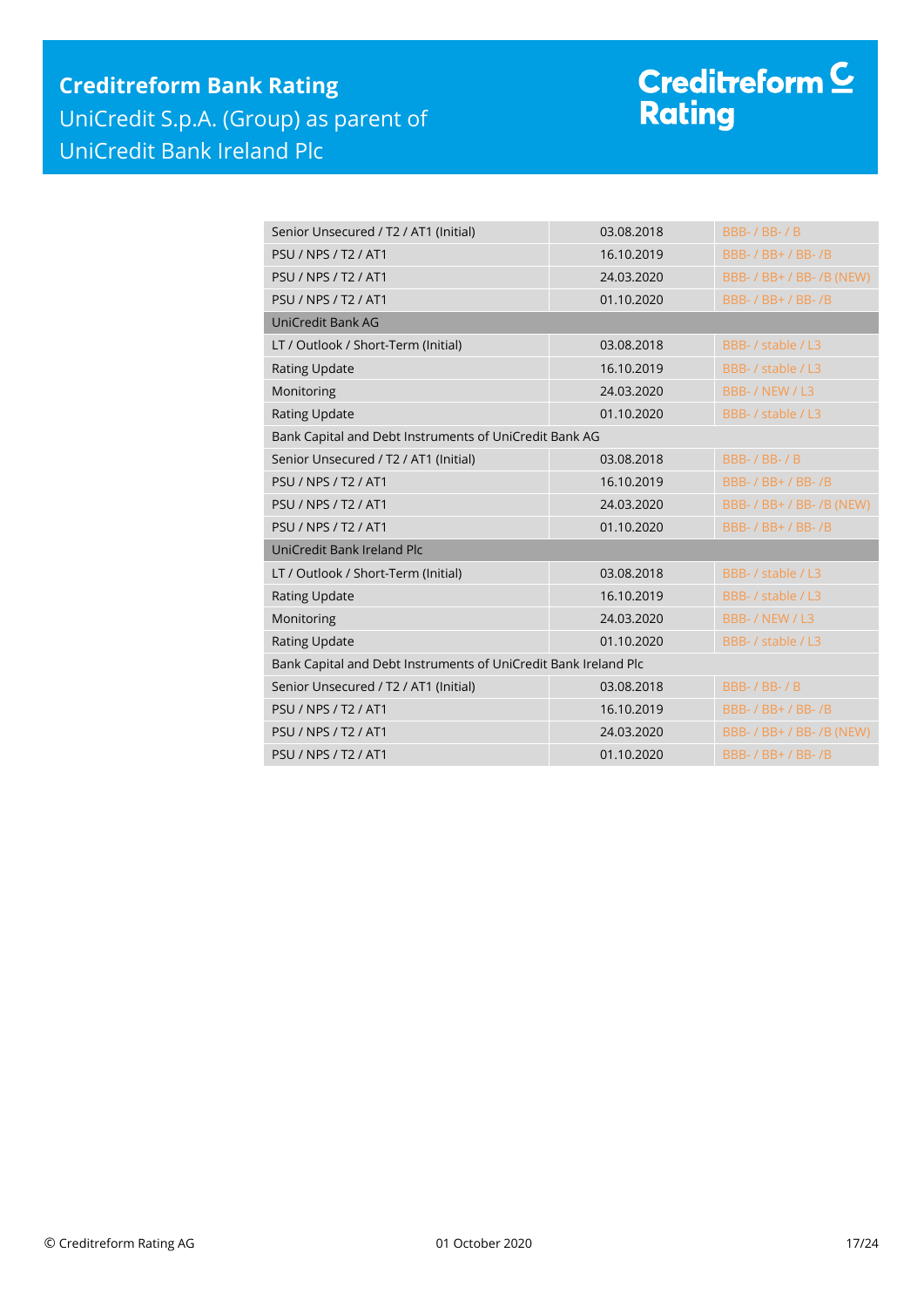Figure 9: UniCredit Bank Ireland Plc income statement | Source: eValueRate / CRA

| <b>Income Statement</b>                                      | 2016                     | 2017                     | 2018     | %                        | 2019     |
|--------------------------------------------------------------|--------------------------|--------------------------|----------|--------------------------|----------|
| Income (€000)                                                |                          |                          |          |                          |          |
| Net Interest Income                                          | 106.513                  | 73.941                   | 66.083   | $-23,0$                  | 50.910   |
| Net Fee & Commission Income                                  | $-16.370$                | $-5.188$                 | $-5.786$ | $+56,6$                  | $-9.060$ |
| Net Insurance Income                                         |                          |                          |          |                          |          |
| Net Trading Income                                           | 6.339                    | $-27.017$                | 3.369    | $> +100$                 | 7.493    |
| <b>Equity Accounted Results</b>                              |                          |                          |          |                          |          |
| Dividends from Equity Instruments                            |                          |                          |          |                          |          |
| Other Income                                                 |                          | 207                      | 341      | $-34,3$                  | 224      |
| <b>Operating Income</b>                                      | 96.482                   | 41.943                   | 64.007   | $-22,6$                  | 49.567   |
| Expenses (€000)                                              |                          |                          |          |                          |          |
| Depreciation and Amortisation                                | 1.033                    | 1.056                    | 1.168    | $+7,8$                   | 1.259    |
| Personnel Expense                                            | 4.084                    | 4.542                    | 3.955    | $+5.3$                   | 4.163    |
| Tech & Communications Expense                                |                          |                          |          |                          |          |
| Marketing and Promotion Expense                              | $\blacksquare$           |                          |          | $\overline{\phantom{a}}$ |          |
| Other Provisions                                             |                          |                          |          |                          |          |
| Other Expense                                                | 7.720                    | 9.789                    | 9.716    | $+6,1$                   | 10.306   |
| <b>Operating Expense</b>                                     | 12.837                   | 15.387                   | 14.839   | $+6.0$                   | 15.728   |
| Operating Profit & Impairment (€000)                         |                          |                          |          |                          |          |
| <b>Pre-impairment Operating Profit</b>                       | 83.645                   | 26.556                   | 49.168   | $-31.2$                  | 33.839   |
| <b>Asset Writedowns</b>                                      | $-400$                   | $-1.789$                 | $-832$   | $> +100$                 | $-3.033$ |
| Net Income (€000)                                            |                          |                          |          |                          |          |
| Non-Recurring Income                                         | $\overline{\phantom{a}}$ |                          |          | $\overline{\phantom{a}}$ |          |
| Non-Recurring Expense                                        |                          |                          |          |                          |          |
| <b>Pre-tax Profit</b>                                        | 84.045                   | 28.345                   | 50.000   | $-26,3$                  | 36.872   |
| Income Tax Expense                                           | 10.581                   | 3.569                    | 6.308    | $-26,3$                  | 4.647    |
| <b>Discontinued Operations</b>                               |                          |                          |          |                          |          |
| Net Profit (€000)                                            | 73.464                   | 24.776                   | 43.692   | $-26,2$                  | 32.225   |
| Attributable to minority interest (non-controlling interest) |                          |                          |          |                          |          |
| Attributable to owners of the parent                         | $\blacksquare$           | $\overline{\phantom{a}}$ | 43.692   | $-26,2$                  | 32.225   |

Figure 10: UniCredit Bank Ireland Plc key earnings figures| Source: eValueRate / CRA

| Income Ratios (%)                                     | 2016  | 2017                     | 2018                     | %        | 2019  |
|-------------------------------------------------------|-------|--------------------------|--------------------------|----------|-------|
| Cost Income Ratio (CIR)                               | 13,31 | 36,69                    | 23,18                    | $+8,55$  | 31,73 |
| Cost Income Ratio ex. Trading (CIRex)                 | 14.24 | 22,31                    | 24,47                    | $+12.91$ | 37,38 |
| Return on Assets (ROA)                                | 0,37  | 0,14                     | 0,30                     | $-0,03$  | 0,26  |
| Return on Equity (ROE)                                | 3,20  | 1,06                     | 1,90                     | $-0,53$  | 1,37  |
| Return on Assets before Taxes (ROAbT)                 | 0,42  | 0,16                     | 0,34                     | $-0.04$  | 0,30  |
| Return on Equity before Taxes (ROEbT)                 | 3,67  | 1,21                     | 2,17                     | $-0,61$  | 1,56  |
| Return on Risk-Weighted Assets (RORWA)                |       | -                        |                          | ۰        |       |
| Return on Risk-Weighted Assets before Taxes (RORWAbT) | ٠     | $\overline{\phantom{0}}$ | $\overline{\phantom{a}}$ | ۰        |       |
| Net Interest Margin (NIM)                             | 0,56  | 0,26                     | 0,47                     | $+0,00$  | 0,47  |
| Pre-Impairment Operating Profit / Assets              | 0,42  | 0,15                     | 0,33                     | $-0,06$  | 0,27  |
| Cost of Funds (COF)                                   | 2,48  | 2,29                     | 2,57                     | $-0,32$  | 2,25  |
| Change in %- Points                                   |       |                          |                          |          |       |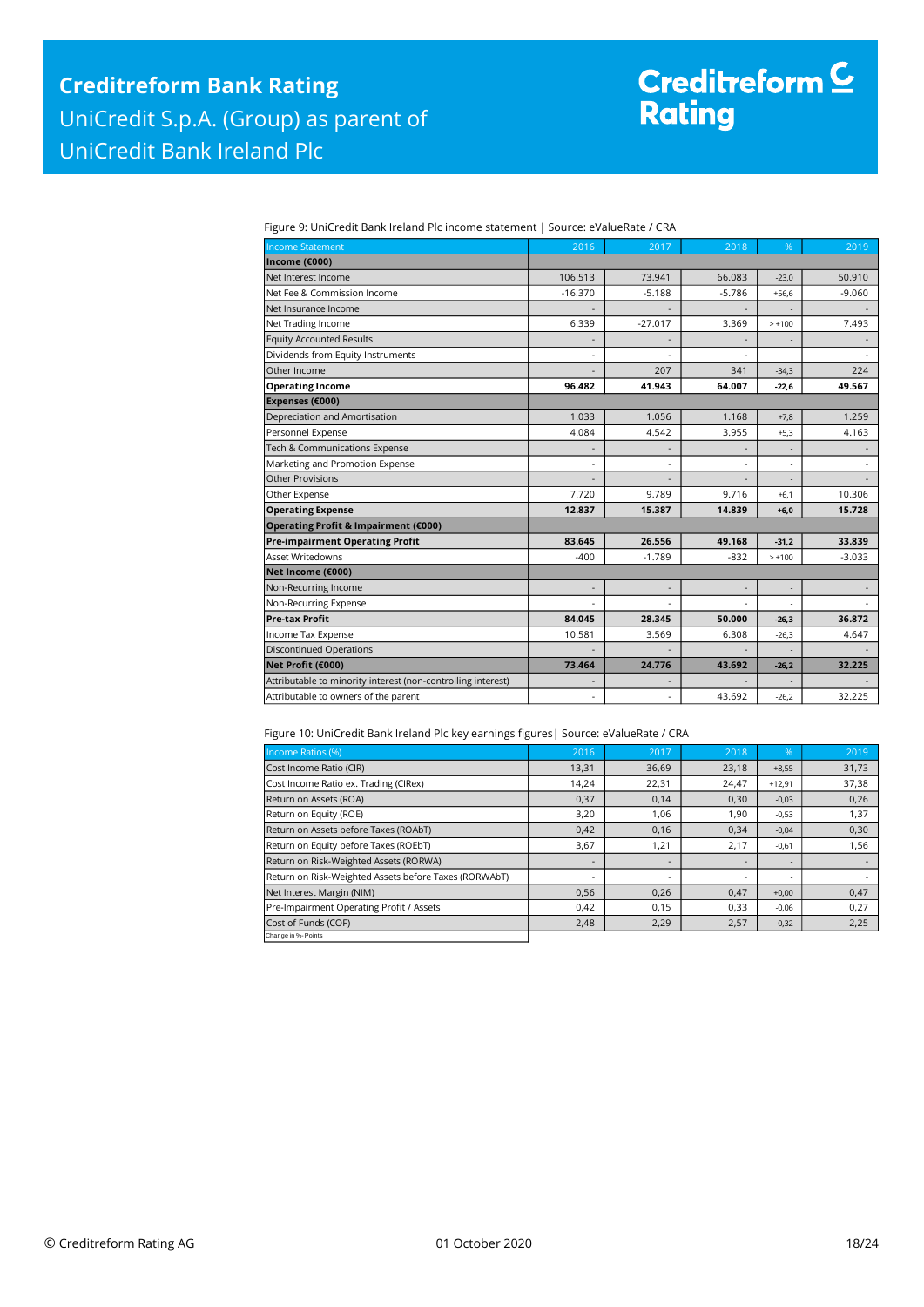#### Figure 11: Development of assets of UniCredit Bank Ireland Plc | Source: eValueRate / CRA

| Assets (€000)                         | 2016                     | 2017       | 2018       | %        | 2019       |
|---------------------------------------|--------------------------|------------|------------|----------|------------|
| Cash and Balances with Central Banks  | -                        |            |            | ۰        |            |
| Net Loans to Banks                    | 7.238.322                | 6.773.114  | 4.520.239  | $-44.1$  | 2.525.877  |
| Net Loans to Customers                | 1.440.206                | 1.106.021  | 1.713.221  | $> +100$ | 3.435.507  |
| <b>Total Securities</b>               | 10.807.712               | 10.055.362 | 8.195.539  | $-26,5$  | 6.023.891  |
| <b>Total Derivative Assets</b>        | 178,078                  | 94.545     | 371.832    | $-0,8$   | 368.907    |
| Other Financial Assets                | 314.000                  |            |            | ٠        |            |
| <b>Financial Assets</b>               | 19.978.318               | 18.029.042 | 14.800.831 | $-16,5$  | 12.354.182 |
| <b>Equity Accounted Investments</b>   | -                        |            |            | ٠        |            |
| Other Investments                     | $\overline{\phantom{a}}$ | ٠          |            | ۰        |            |
| <b>Insurance Assets</b>               | ٠                        | -          |            | ۰        |            |
| Non-current Assets & Discontinued Ops | $\overline{\phantom{a}}$ |            |            | ٠        |            |
| Tangible and Intangible Assets        | 2.882                    | 2.414      | 1.569      | $> +100$ | 3.620      |
| Tax Assets                            | 6.024                    | 4.996      | 1.430      | $-49,5$  | 722        |
| <b>Total Other Assets</b>             | 429                      | 365        | 621        | $+11.3$  | 691        |
| <b>Total Assets</b>                   | 19.987.653               | 18.036.817 | 14.804.451 | $-16,5$  | 12.359.215 |

Figure 12: Development of asset quality of UniCredit Bank Ireland Plc | Source: eValueRate / CRA

| <b>Asset Ratios (%)</b>                           | 2016                     | 2017                     | 2018                     | %                        | 2019    |
|---------------------------------------------------|--------------------------|--------------------------|--------------------------|--------------------------|---------|
| Net Loans/ Assets                                 | 7,21                     | 6,13                     | 11,57                    | $+16,22$                 | 27,80   |
| Risk-weighted Assets/ Assets                      | $\overline{\phantom{0}}$ | $\overline{\phantom{a}}$ | $\overline{\phantom{a}}$ |                          |         |
| NPLs*/ Net Loans to Customers                     | ۰                        | $\overline{\phantom{a}}$ | $\overline{\phantom{a}}$ |                          |         |
| NPLs*/ Risk-weighted Assets                       | ٠                        | <b>.</b>                 | <b>.</b>                 |                          |         |
| Potential Problem Loans**/ Net Loans to Customers | -                        | $\overline{\phantom{a}}$ | $\overline{\phantom{a}}$ |                          |         |
| Reserves/ NPLs*                                   | ٠                        | <b>.</b>                 | <b>.</b>                 | ٠                        |         |
| Reserves/ Net Loans                               | 0,06                     | 0,01                     | 0,07                     | $-0,04$                  | 0,02    |
| Net Write-offs/ Net Loans                         | $-0.03$                  | $-0,16$                  | $-0.05$                  | $-0.04$                  | $-0,09$ |
| Net Write-offs/ Risk-weighted Assets              | ٠                        | -                        | $\overline{\phantom{a}}$ | $\overline{\phantom{a}}$ |         |
| Change in %- Points                               |                          |                          |                          |                          |         |

\* NPLs are represented from 2017 onwards by Stage 3 Loans. \*\* Potential Problem Loans are Stage 2 Loans where available.

#### Figure 13: Development of refinancing and capital adequacy of UniCredit Bank Ireland Plc | Source: eValueRate / CRA

| Liabilities (€000)                         | 2016       | 2017       | 2018       | %                        | 2019       |
|--------------------------------------------|------------|------------|------------|--------------------------|------------|
| <b>Total Deposits from Banks</b>           | 667.209    | 1.204.714  | 1.742.460  | $-24,3$                  | 1.318.533  |
| <b>Total Deposits from Customers</b>       | 120.367    | 258.077    | 3.630.799  | $-2,9$                   | 3.525.107  |
| <b>Total Debt</b>                          | 5.471.159  | 5.263.430  | 2.148.820  | $-9,6$                   | 1.943.191  |
| Derivative Liabilities                     | 1.430.533  | 966.177    | 778.624    | $-10,4$                  | 697.691    |
| Securities Sold, not yet Purchased         | ٠          |            |            |                          |            |
| Other Financial Liabilities                | 10.000.000 | 8.000.000  | 4.200.000  | $-40,4$                  | 2.502.423  |
| <b>Total Financial Liabilities</b>         | 17.689.268 | 15.692.398 | 12.500.703 | $-20,1$                  | 9.986.945  |
| Insurance Liabilities                      |            |            |            | $\overline{\phantom{a}}$ |            |
| Non-current Liabilities & Discontinued Ops | ٠          |            |            |                          |            |
|                                            |            |            | ۰.         | ٠                        |            |
| <b>Tax Liabilities</b>                     | ٠          | 7.005      |            |                          | 8.610      |
| Provisions                                 |            |            |            | ٠                        |            |
| <b>Total Other Liabilities</b>             | 5.533      | 2.425      | 2.745      | $+65,8$                  | 4.551      |
| <b>Total Liabilities</b>                   | 17.694.801 | 15.701.828 | 12.503.448 | $-20,0$                  | 10.000.106 |
| <b>Total Equity</b>                        | 2.292.852  | 2.334.989  | 2.301.003  | $+2,5$                   | 2.359.109  |

Figure 14: Development of capital ratios of UniCredit Bank Ireland Plc | Source: eValueRate / CRA

| Capital Ratios (%)                               | 2016                     | 2017                     | 2018  | $\frac{9}{6}$  | 2019.                    |
|--------------------------------------------------|--------------------------|--------------------------|-------|----------------|--------------------------|
| Total Equity/ Total Assets                       | 11,47                    | 12,95                    | 15.54 | $+3,55$        | 19,09                    |
| Leverage Ratio                                   | ٠                        | $\sim$                   |       | $\overline{a}$ | $\overline{\phantom{a}}$ |
| Phased-in: Common Equity Tier 1 Ratio (CET1)     | 37,14                    | 38.54                    | 68,32 | $+53,33$       | 121,65                   |
| Phased-in: Tier 1 Ratio (CET1 + AT1)             | $\overline{\phantom{0}}$ | $\overline{\phantom{0}}$ |       | ٠              |                          |
| Phased-in: Total Capital Ratio (CET1 + AT1 + T2) | 43,67                    | 44,32                    | 74,38 | $+47,27$       | 121,65                   |
| Common Equity Tier 1 Ratio (CET1)                | 36,52                    | 38,41                    | 68,30 | $+53,40$       | 121,70                   |
| Tier 1 Ratio (CET1 + AT1)                        | $\overline{\phantom{0}}$ | -                        |       |                |                          |
| Total Capital Ratio (CET1 + AT1 + T2)            | 36,52                    | 38,41                    | 68,30 | $+53,35$       | 121,65                   |
| Change in %- Points                              |                          |                          |       |                |                          |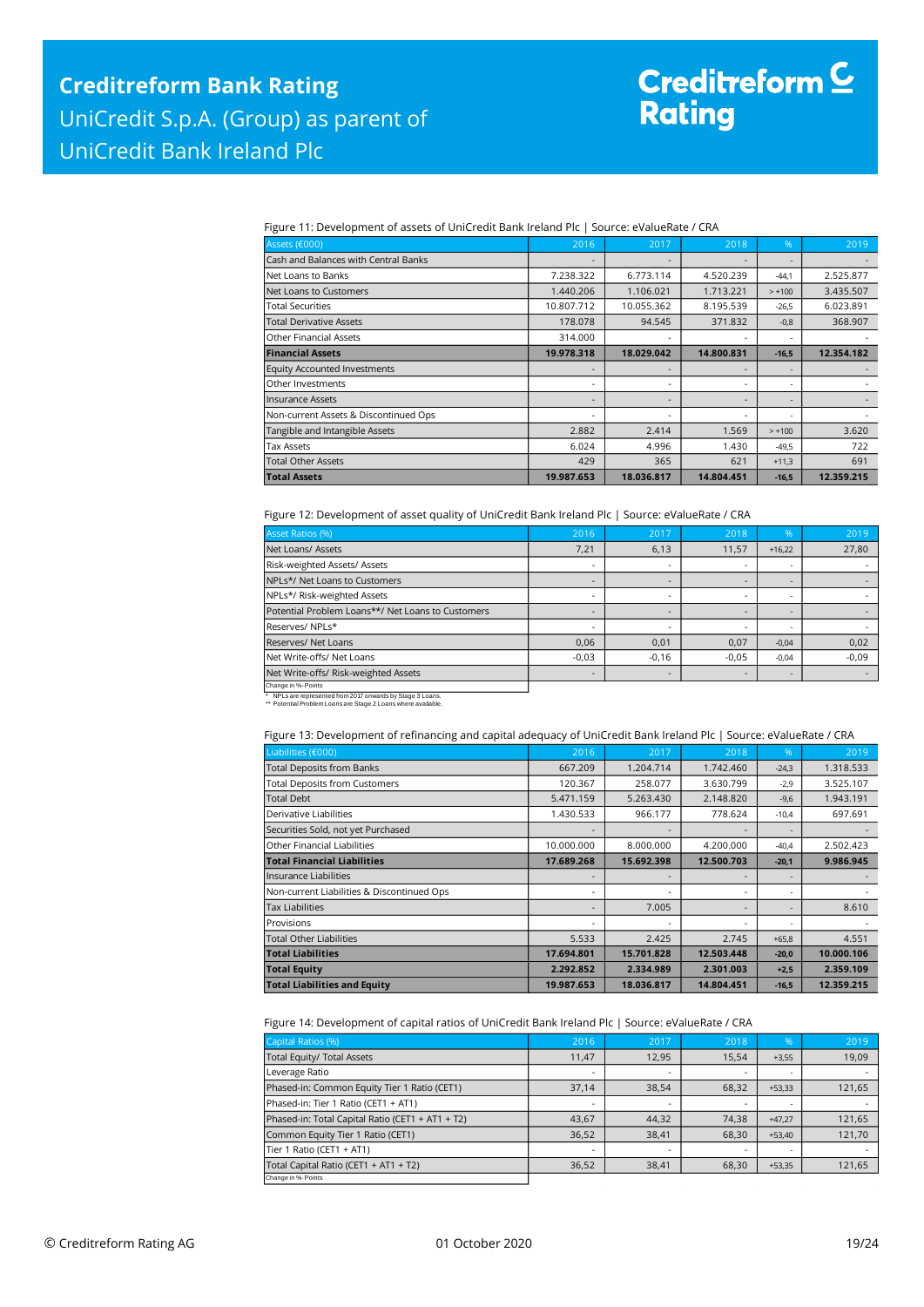#### Figure 15: Development of liquidity of UniCredit Bank Ireland Plc | Source: eValueRate / CRA

| Liquidity (%)                                       | 2016    | 2017   | 2018   | $\%$       | 2019    |
|-----------------------------------------------------|---------|--------|--------|------------|---------|
| Net Loans/ Deposits (LTD)                           | 1196.51 | 428,56 | 47.19  | $+50.27$   | 97,46   |
| Interbank Ratio                                     | 1084.87 | 562.22 | 259.42 | $-67.85$   | 191,57  |
| Liquidity Coverage Ratio                            | 309.00  | 716.00 | 471.00 | $+2164.00$ | 2635,00 |
| Customer Deposits / Total Funding (excl. Derivates) | 0.74    | 1.75   | 30.97  | $+6.93$    | 37,89   |
| Net Stable Funding Ratio (NSFR)                     |         |        | 111.00 | $+19.00$   | 130,00  |
| Change in %- Points                                 |         |        |        |            |         |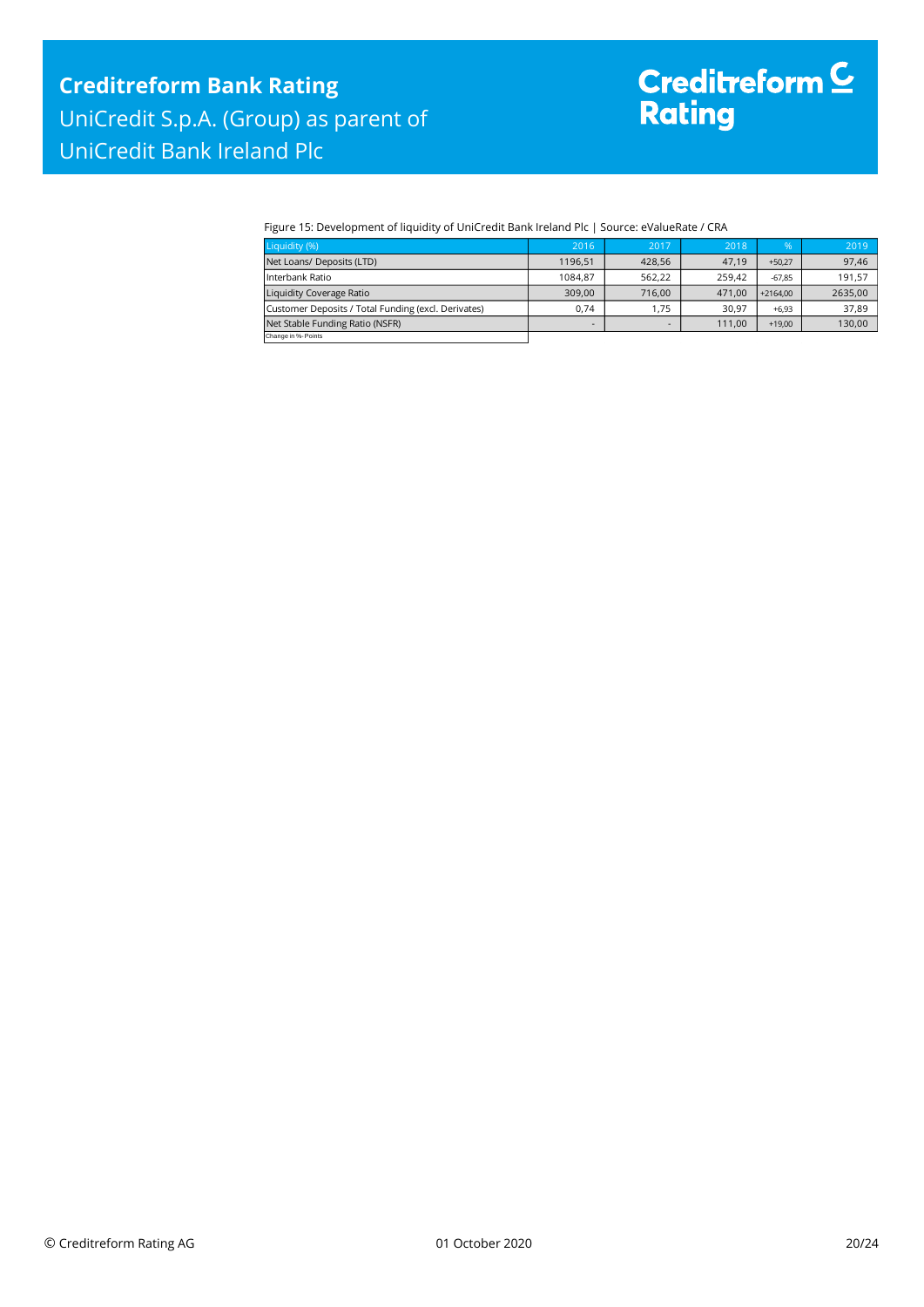## **Regulatory**

Creditreform Rating AG was neither commissioned by the rating object nor by any other third party for the rating. The analysis took place on a voluntary basis by Creditreform Rating AG and is to be described in the regulatory sense as an unsolicited rating. The following scheme clarifies the level of participation of the rated entity (rating object):

| Unsolicited Credit Rating                              |    |  |
|--------------------------------------------------------|----|--|
| With Rated Entity or Related Third Party Participation | No |  |
| With Access to Internal Documents                      | No |  |
| With Access to Management                              | No |  |

The rating is based on publicly available information and internal evaluation methods for the rated bank. The quantitative analysis is based mainly on the latest annual accounts, interim reports, other investor relations information of the bank, and calculated key figures by eValueRate / CRA. Subject to a peer group analysis were 24 competing institutes.

The information and documents processed met the requirements of the rating system of Creditreform Rating AG as published on the website www.creditreform-rating.de. The rating was carried out on the basis of the rating methodology fo[r bank ratings as \(Version 2.0\),](https://www.creditreform-rating.de/en/about-us/regulatory-requirements.html?file=files/content/downloads/Externes%20Rating/Regulatorische%20Anforderungen/EN/Ratingmethodiken%20EN/Rating%20Methodology%20Bank%20Ratings%20v2.0.pdf) the methodology for the [rating of bank capital and unsecured debt instruments \(Version 2.0\)](https://www.creditreform-rating.de/en/about-us/regulatory-requirements.html?file=files/content/downloads/Externes%20Rating/Regulatorische%20Anforderungen/EN/Ratingmethodiken%20EN/Bank%20Capital%20and%20Unsecured%20Debt%20Instruments%20Methodology.pdf) as well as the rating methodology for [Environmental, Social and Governance Score for Banks \(Version 1.0\)](https://www.creditreform-rating.de/en/about-us/regulatory-requirements.html?file=files/content/downloads/Externes%20Rating/Regulatorische%20Anforderungen/EN/Ratingmethodiken%20EN/Rating%20Methodology%20ESG%20v1.0.pdf) in conjunction with Creditreform's basic documen[t Rating Criteria and Definitions \(Version 1.3\).](https://www.creditreform-rating.de/en/about-us/regulatory-requirements.html?file=files/content/downloads/Externes%20Rating/Regulatorische%20Anforderungen/EN/Ratingmethodiken%20EN/CRAG%20Rating%20Criteria%20and%20Definitions.pdf)

The complete presentation of the rating methodologies used by Creditreform Rating AG and the basic document Rating Criteria and Definitions (Version 1.3) are published on our homepage:

#### <https://www.creditreform-rating.de/en/about-us/regulatory-requirements.html>

On 01 October 2020, the rating was presented by the analysts to the rating committee and adopted in a resolution.

The rating result was communicated to UniCredit S.p.A. (Group) and the relevant subsidiaries, and the preliminary rating report was made available to the bank. There was no change in the rating score.

The rating is valid until withdrawal and is subject to monitoring from the rating date (see cover page). The rating will be comprehensively reviewed at least once every year. Within this period, the rating can be updated.

In 2011 Creditreform Rating AG was registered within the European Union according to EU Regulation 1060/2009 (CRA-Regulation). Based on the registration Creditreform Rating AG (CRA) is allowed to issue credit ratings within the EU and is bound to comply with the provisions of the CRA-Regulation.

## **Conflict of Interests**

No conflicts of interest were identified during the rating process that might influence the analyses and judgements of the rating analysts involved or any other natural person whose services are placed at the disposal or under the control of Creditreform Rating AG and who are directly involved in credit rating activities or approving credit ratings and rating outlooks.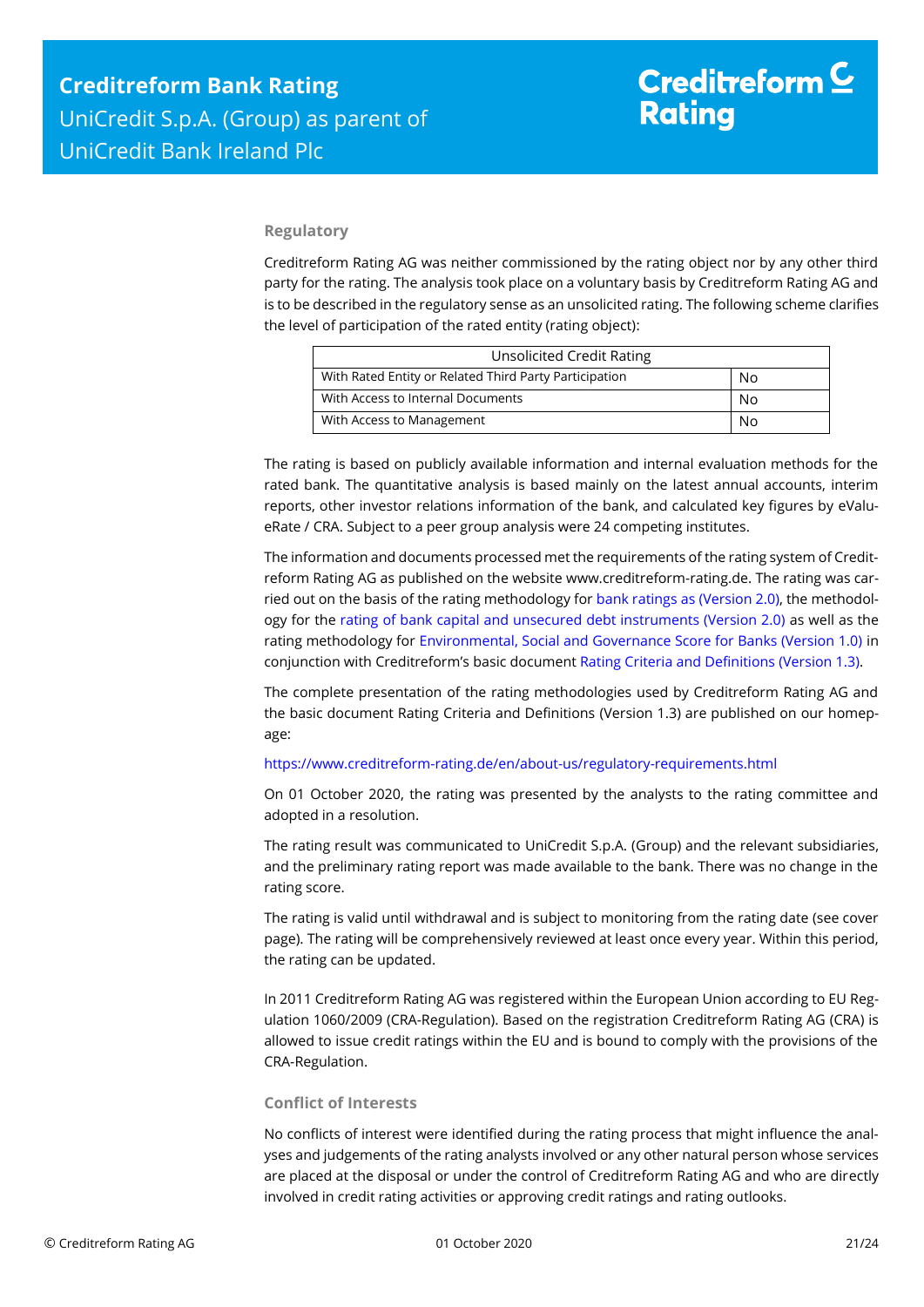In case of providing ancillary services to the rated entity, CRA will disclose all ancillary services in the credit rating report.

**Rules on the Presentation of Credit Ratings and Rating Outlooks**

The approval of credit ratings and rating outlooks follows our internal policies and procedures. In line with our policy "Rating Committee," all credit ratings and rating outlooks are approved by a rating committee based on the principle of unanimity.

To prepare this credit rating, CRA has used following substantially material sources:

- 1. Aggregated data base by eValueRate
- 2. Annual Report and interim reports
- 3. Investors relations information and other publications
- 4. Website of the rated bank
- 5. Public and internal market analyses
- 6. Internet research

There are no other attributes and limitations of the credit rating or rating outlook other than displayed on the CRA website. Furthermore CRA considers satisfactory the quality and extent of information available on the rated entity. In regard to the rated entity Creditreform Rating AG regarded available historical data as sufficient.

Between the disclosure of the credit rating to the rated entity and the public disclosure no amendments were made to the credit rating.

The "Basic data" information card indicates the principal methodology or version of methodology that was used in determining the rating, with a reference to its comprehensive description.

In case where the credit rating is based on more than one methodology or where reference only to the principal methodology might cause investors to overlook other important aspects of the credit rating, including any significant adjustments and deviations, Creditreform Rating AG explains this fact in the credit rating and indicates how the different methodologies or these other aspects are taken into account in the credit rating. This information is integrated in the credit rating report.

The meaning of each rating category, the definition of default or recovery and any appropriate risk warning, including a sensitivity analysis of the relevant key rating assumptions, such as mathematical or correlation assumptions, accompanied by worst-case scenario credit ratings as well as best-case scenario credit ratings are explained in mentioned methodologies and / or in the credit rating report.

The date at which the credit rating was released for distribution for the first time and when it was last updated including any rating outlooks is indicated clearly and prominently in the "Basic data" card as a "Rating action"; first release is indicated as "initial rating", other updates are indicated as an "update", "upgrade or downgrade", "not rated", "confirmed", "selective default" or "default".

In the case of a rating outlook, the time horizon is provided during which a change in the credit rating is expected. This information is available within "Basic data" information card.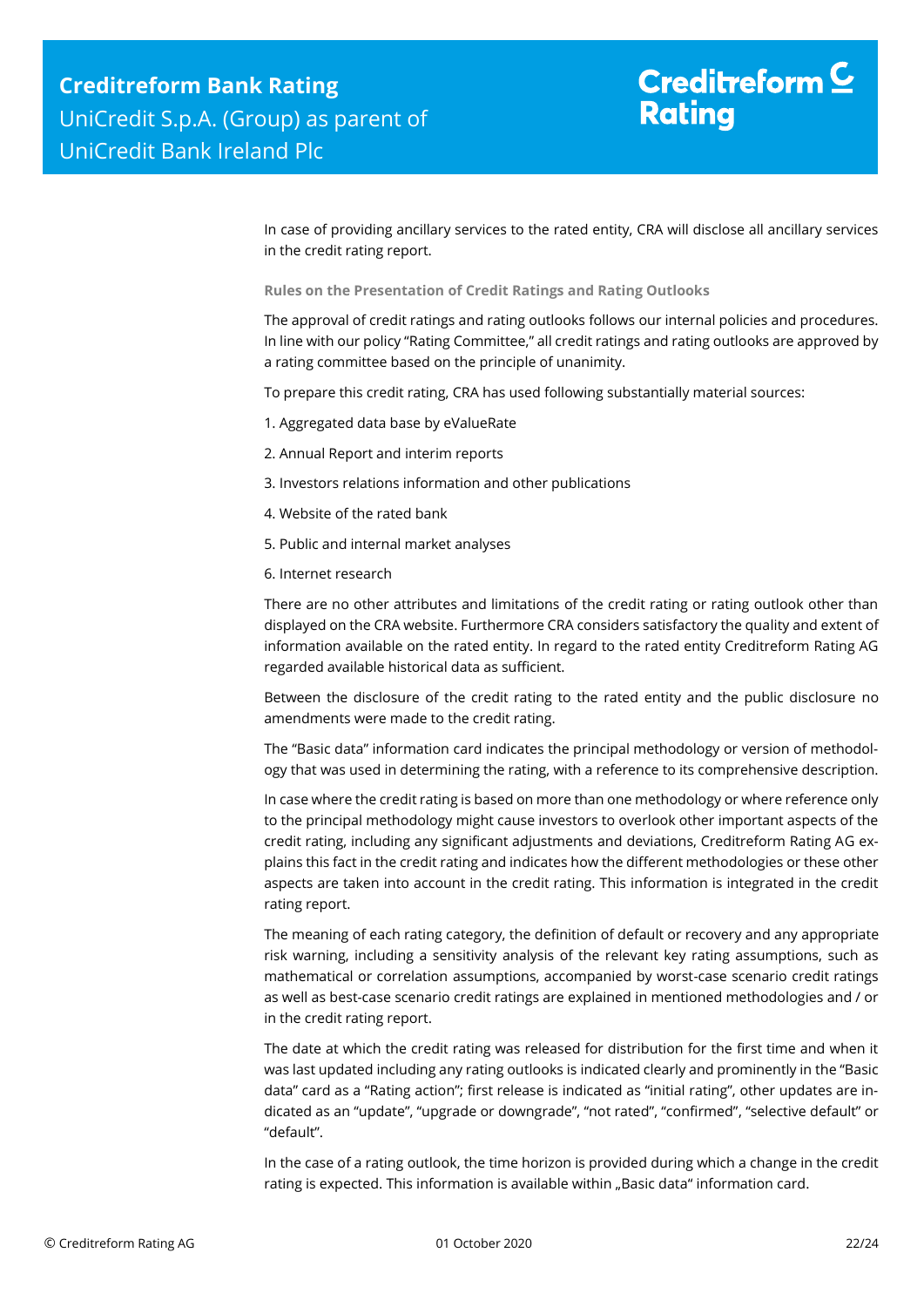In accordance to Article 11 (2) EU-Regulation (EC) No 1060/2009 registered or certified credit rating agency shall make available in a central repository established by ESMA information on its historical performance data, including the ratings transition frequency, and information about credit ratings issued in the past and on their changes. Requested data are available at the ESMA website: https://cerep.esma.europa.eu/cerep-web/statistics/defaults.xhtml.

An explanatory statement of the meaning of Creditreform's default rates are available in the credit rating methodologies disclosed on the website.

#### **Disclaimer**

Any rating performed by Creditreform Rating AG is subject to the Creditreform Rating AG Code of Conduct which has been published on the web pages of Creditreform Rating AG. In this Code of Conduct, Creditreform Rating AG commits itself – systematically and with due diligence – to establish its independent and objective opinion as to the sustainability, risks and opportunities concerning the enterprise or the issue under review.

Future events are uncertain, and forecasts are necessarily based on assessments and assumptions. This rating is therefore no statement of fact, but an opinion. For this reason, Creditreform Rating AG cannot be held liable for the consequences of decisions made on the basis of any of their ratings. Neither should these ratings be construed as recommendations for investors, buyers or sellers. They should only be used by market participants (entrepreneurs, bankers, investors etc.) as one factor among others when arriving at corporate or investment decisions. Ratings are not meant to be used as substitutes for one's own research, inquiries and assessments.

We have assumed that the documents and information made available to us by the client are complete and accurate and that the copies provided to us represent the full and unchanged contents of the original documents. Creditreform Rating AG assumes no responsibility for the true and fair representation of the original information.

This report is protected by copyright. Any commercial use is prohibited without prior written permission from Creditreform Rating AG. Only the full report may be published in order to prevent distortion of the report's overall assessment. Excerpts may only be used with the express consent of Creditreform Rating AG. Publication of the report without the consent of Creditreform Rating AG is prohibited. Only ratings published on the Creditreform Rating AG web pages remain valid.

Creditreform Rating AG